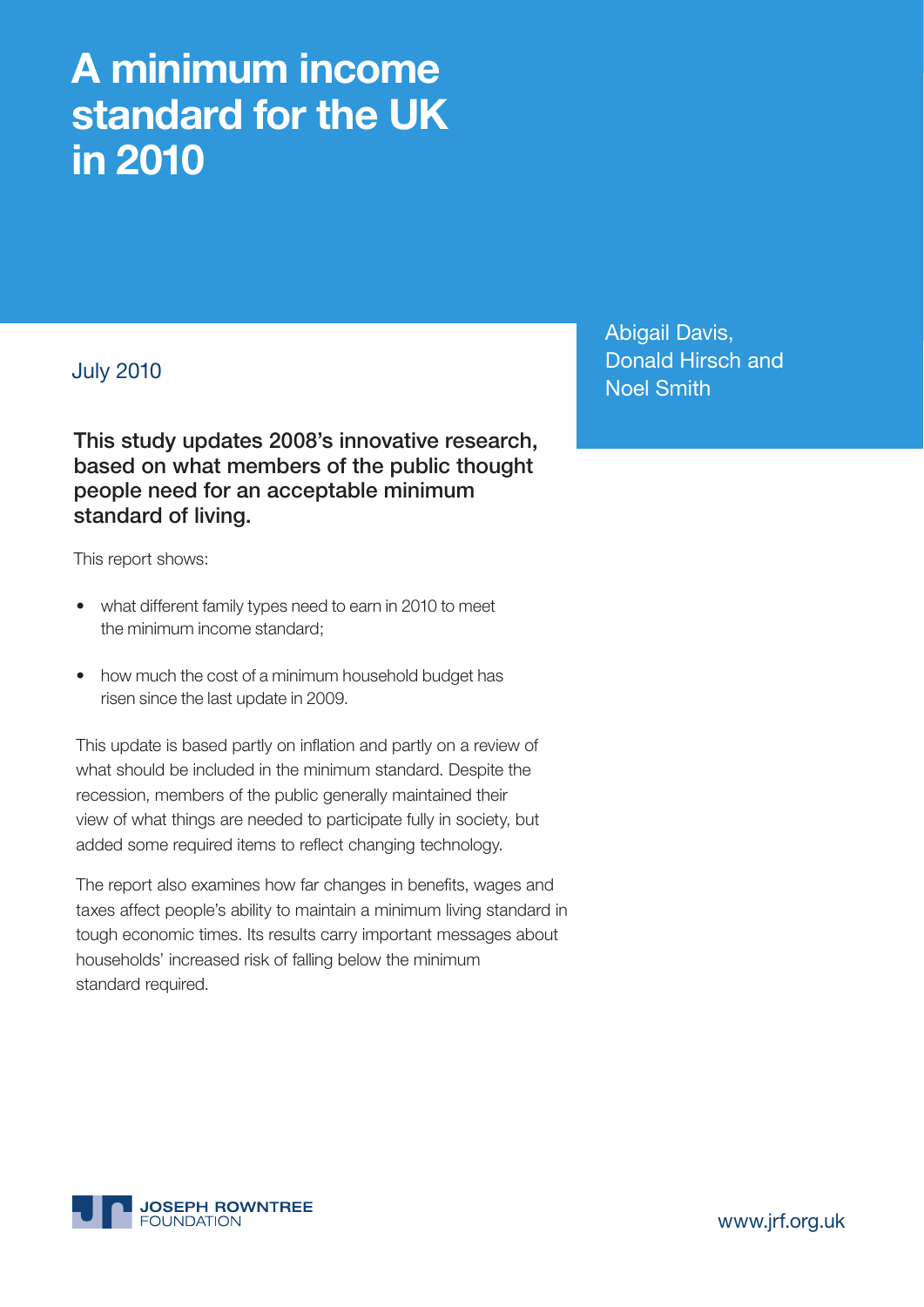# **Contents**

| List of figures and tables                 | 3  |
|--------------------------------------------|----|
| <b>Executive summary</b>                   | 4  |
| 1 Introduction                             | 6  |
| 2 MIS and changes in prices                | 9  |
| 3 Revising what is included in the minimum | 12 |
| 4 The 2010 budgets                         | 19 |
| <b>5 Conclusion</b>                        | 23 |
| <b>References</b>                          | 25 |
| Acknowledgements                           | 27 |
| About the authors                          | 27 |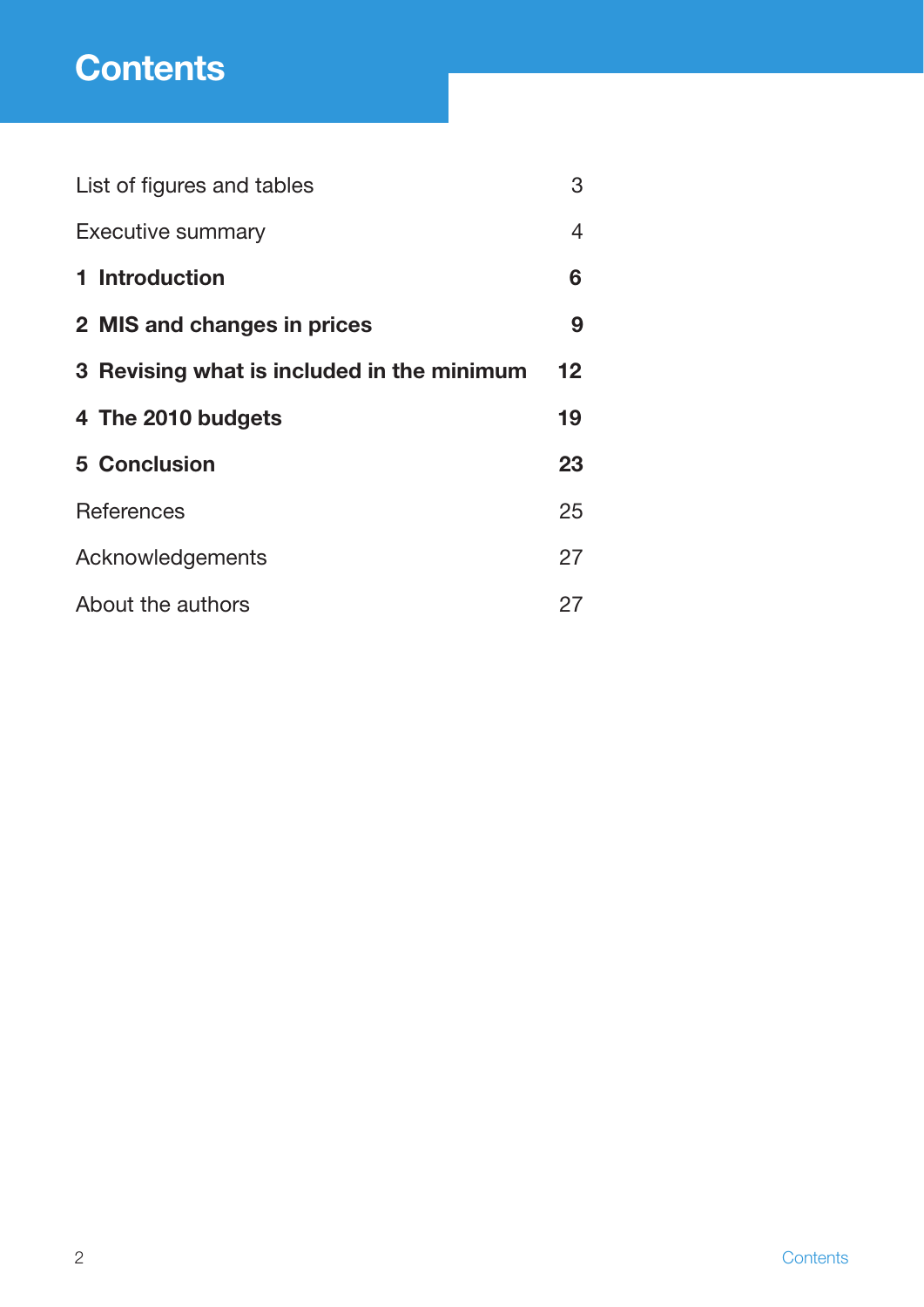# **List of figures and tables**

# **Figures**

|                | Planned programme of research                               |    |
|----------------|-------------------------------------------------------------|----|
| $\overline{2}$ | Inflation over one year and over two years<br>to April 2010 | g  |
| 3              | Prices 2000–10: General and MIS baskets                     | 11 |
|                | 4 The review process                                        | 13 |

# **Tables**

| 1 | Inflation rates for categories of goods<br>and services, 2008-09 and 2009-10<br>(years to April) | 10 |
|---|--------------------------------------------------------------------------------------------------|----|
| 2 | Budget items changed as a result of 2010<br><b>MIS</b> review                                    | 18 |
| 3 | Summaries of the MIS for four family types,<br>April 2010                                        | 19 |
| 4 | MIS compared with out of work benefit<br>income, April 2010                                      | 20 |
| 5 | Gross earnings required to meet MIS,<br>April 2010 (£ per week)                                  | 21 |
| 6 | MIS compared to median income<br>(£ per week), 2008/9                                            | 21 |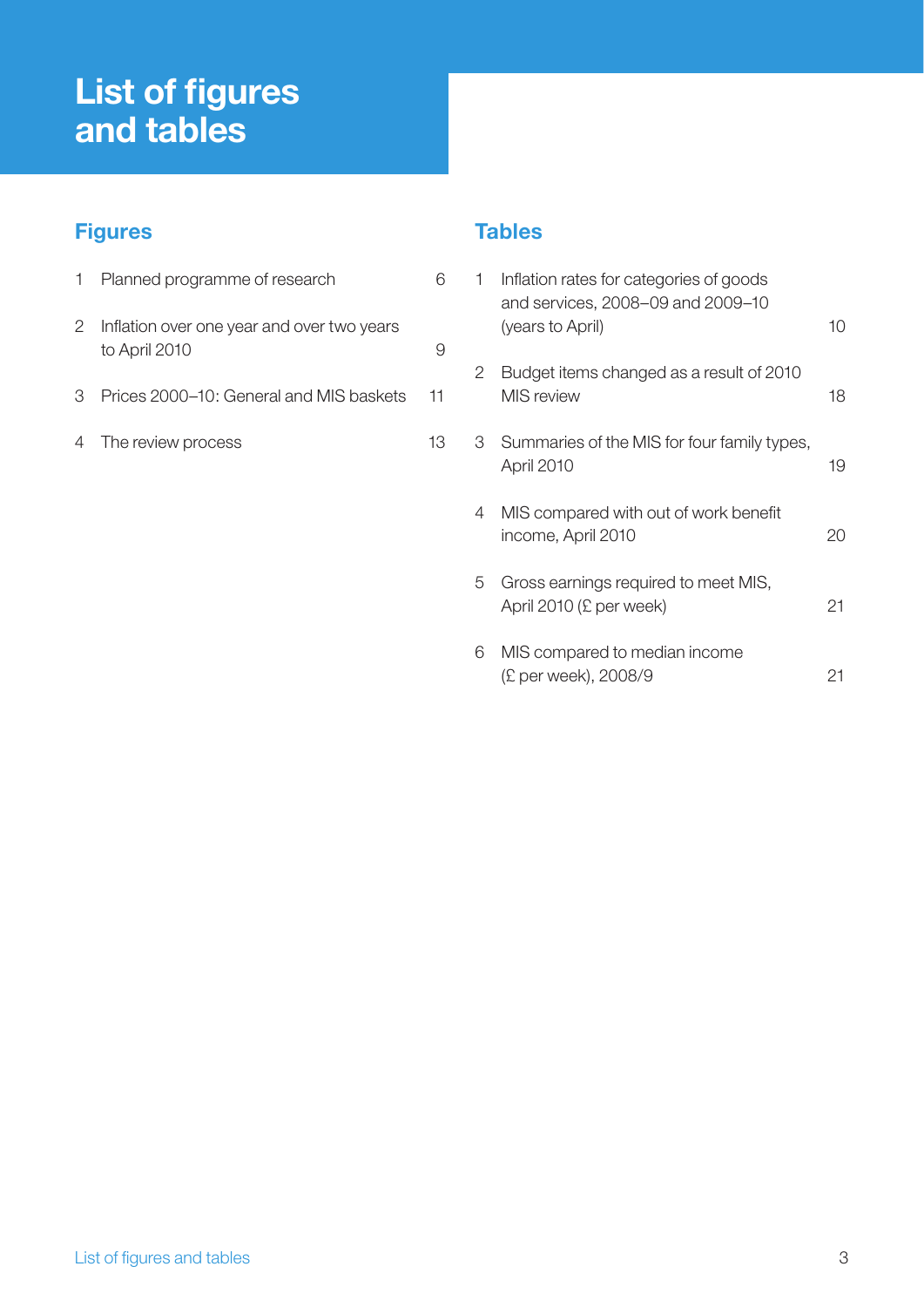This report presents the 2010 update of the Minimum Income Standard (MIS), originally published in 2008. The standard is based on research into what items members of the public, informed where relevant by expert knowledge, think should be covered by a household budget in order to achieve a minimum socially acceptable standard of living. Originally researched as a standard for Britain, it has now been extended to cover the whole of the UK, after additional research in Northern Ireland.

 Living expenses and living standards change over time, and the MIS needs to keep up to date. The report considers two aspects of uprating the standard for 2010: changes in prices that influence the cost of a minimum 'basket' of goods and services, and changes in society that may influence what items should be included in that basket.

# **Price uprating**

Overall prices have risen by 3.7 per cent in the year to April 2010 on the government's main inflation indicator, the Consumer Prices Index (CPI). Based on an analysis of the price rises in the types of goods and services included in a minimum budget, we estimate that the minimum cost of living has risen at close to the general inflation rate – at between 3 per cent and 4 per cent for various households. This modest rise in the cost of a minimum budget in 2010 follows a much sharper increase the previous year, because there was not a repeat of the steep rises in the price of food and domestic fuel that were a feature of that year. However, since MIS was first published in 2008, it has increased by over 8 per cent, compared with 6 per cent for the CPI and just 4 per cent for the Retail Prices Index (RPI).

 Further analysis shows that over the decade to 2010, the cost of a minimum budget has gone up by 38 per cent, much faster than the 23 per cent rise in CPI and 31 per cent rise in RPI. This is attributable to large rises in the cost of things like food, council tax and public transport, on which

people on minimum incomes spend a greater than average proportion of their household budgets. This high inflation rate faced by people on low incomes means that their living standards will have fallen substantially if their wage and benefit income rose only in line with official inflation. For example, a single person who could just afford the minimum in 2000 and subsequently had their income 'inflation-adjusted' using the Consumer Prices Index would now be nearly £20 a week short of what they need, representing over 10 per cent of their minimum household budget.

# **A review of minimum household needs**

As society changes, the definition of what households need in order to have a minimum acceptable standard of living is likely to change too. Every few years, research with members of the public on which MIS is based will be repeated in full. In 2010, it was too early to repeat the original research, undertaken two years previously, but a limited review looked at the case for making some initial adjustments to the budget items. Nine groups of members of the public were assembled to consider whether there is a case for such change for budgets across different household types.

The main finding of this research was that, despite recession, the norms identified in 2008 are largely unchanged. Members of the public still believe that, as a minimum, households need both to meet physical requirements and to be able to participate in society. For example, they still think that a certain basic budget for going out is required, that people need to be able to buy birthday presents and that everyone needs at least a week's holiday away each year, although going abroad is not a minimum need. The groups did not change the amounts allocated for these activities.

The research also confirmed that items such as fridge-freezers, DVD players and mobile phones are such an integral part of modern life that everyone should be able to afford them. Apart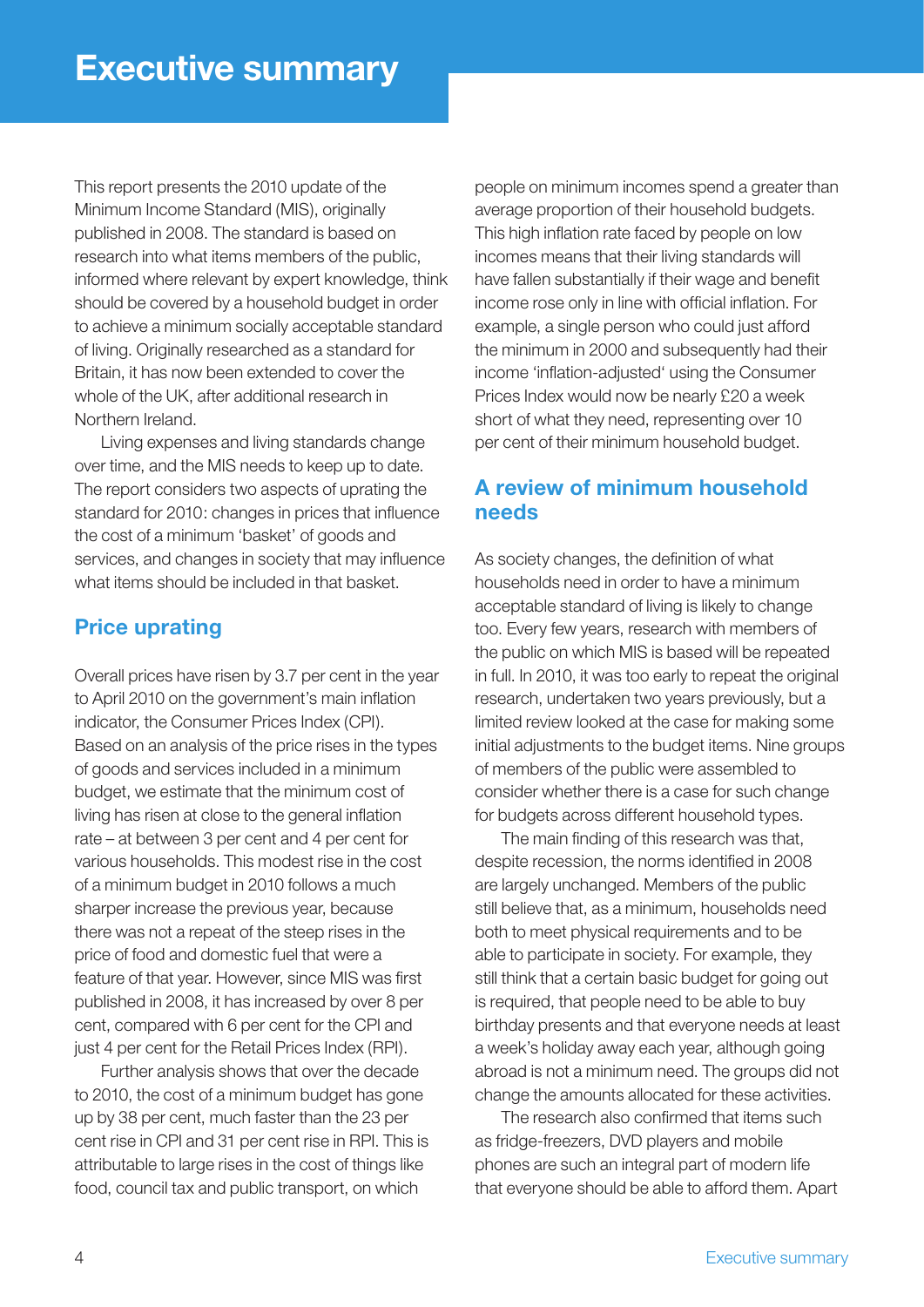from pensioners, the groups also now thought that every household requires a computer with an Internet connection. This was the biggest change in the budgets; previously only families with school-aged children were said to need computers and only with secondary school age children the Internet. The working-age participants in the research argued that the Internet is now used so widely in life – from applying for jobs to getting discounts – that people without it are disadvantaged. Pensioners had mixed views on computers, but did not decide that they were yet a clear necessity for pensioner households.

The review groups confirmed the earlier finding that a car is not an essential item that everyone needs, and agreed that a minimum budget should cover only public transport, supplemented where necessary by taxi journeys. However, they increased the amounts needed for taxis from the figures set in 2008.

# **The 2010 budgets and changes in wage and benefit requirements**

In the new budgets, a single person requires £175 a week excluding rent, up from £168 in 2009. This requires earnings of £14,400 a year (based on assumptions about minimum housing costs). A couple with two young children requires £403 a week excluding rent and childcare, and a lone parent with a 1-year-old needs £234; these families need to earn £29,200 and £12,500 a year respectively in order to reach the minimum. A pensioner couple needs £222 a week.

 An online Minimum Income Calculator makes it possible to calculate the equivalent for most household types in Britain – see www.minimumincome.org.uk.

 These budgets require a wage well above the minimum wage of £5.80 an hour for most household types, even with all adults working full time. A living wage of £7.60 would be needed to cover the majority of household types. This requirement has risen sharply over the past year. A contributing factor has been the failure to raise tax allowances and adjust parts of the tax credit system to take account of inflation, which has particularly hit low-earning families with children. The effect of the June 2010 Budget increase in tax allowances will

be to reduce the living wage requirement by 27p, but this will be offset by changes in tax credits that raise it by 15p and by other factors. The freezing of Child Benefit could add 4p to the requirement.

For non-working households, benefits continue to fall well short of providing a minimum acceptable income, although pensioners claiming the Pension Credit get enough to meet the standard. Benefits declined relative to the Minimum Income Standard in 2010.

# **Conclusion**

This report finds that the ways in which people define and identify necessities has not obviously been affected by the recession. Those taking part in the research reported thinking more carefully about what was really necessary, but the items that they defined as being 'wants' not 'needs' – from dishwashers to foreign holidays – were mainly the same in 2010 as they had been in 2008, and therefore remained excluded from the budgets. In this sense, the original MIS exercise anticipated the way in which many people are now having to think carefully about their own consumption, distinguishing those items of spending that are really essential for an acceptable living standard.

 From this stable base, MIS budgets have risen slightly in 2010, partly because of inflation and partly because computers and the Internet have been reclassified as minimum requirements for many households. With wages largely stagnant and the taxation, benefits and tax credit system failing to be uprated in line with rises in the MIS in 2010, low-income households are more vulnerable than two years ago to falling below a minimum acceptable standard of living. Without action to combat these effects, social and economic exclusion are likely to rise.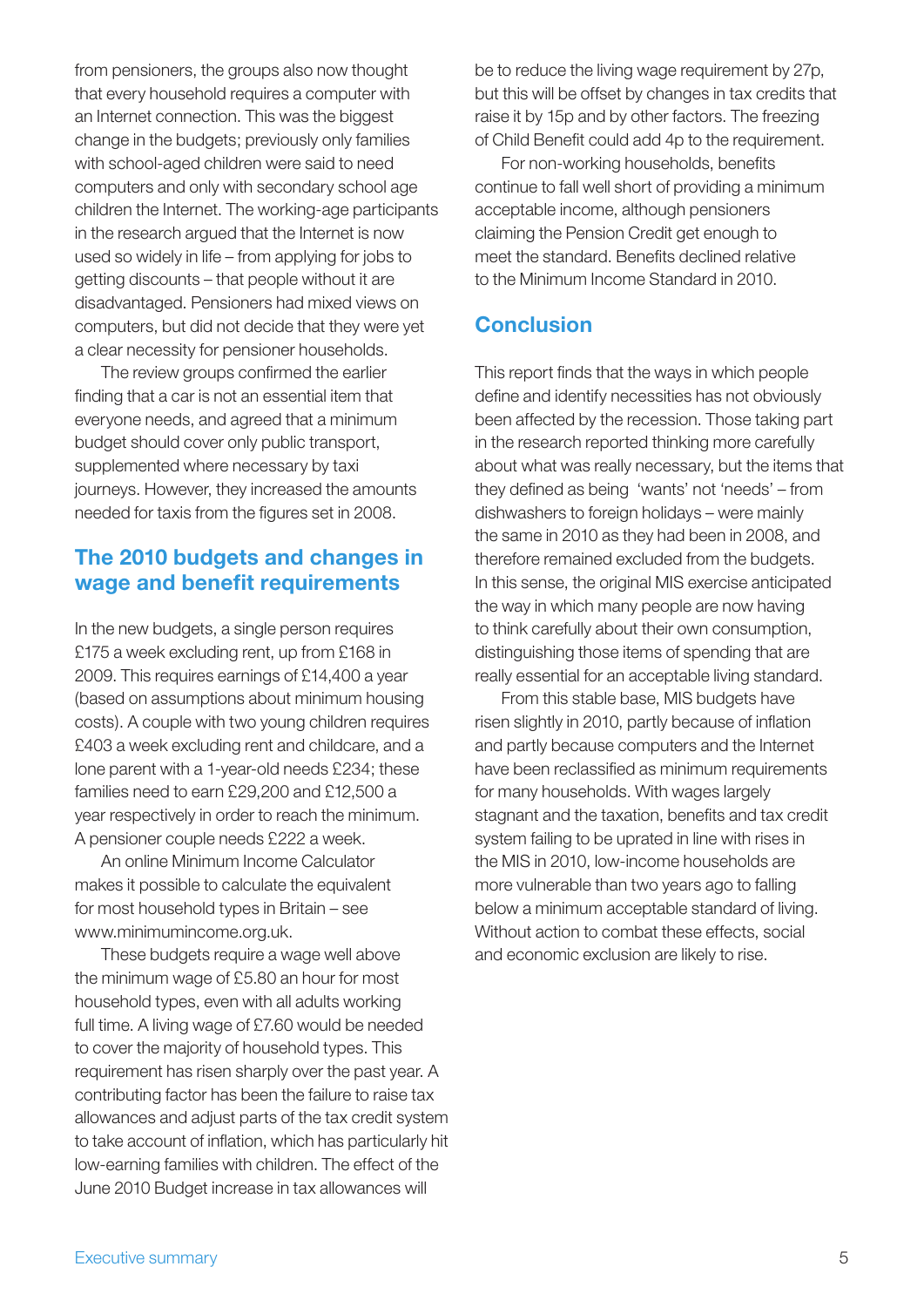How much is needed to achieve a minimum acceptable standard of living in the United Kingdom today? In 2008, the first Minimum Income Standard for Britain (MIS) produced income standards based on detailed research into what ordinary people think should go into a minimum household budget, supported by expert knowledge on certain physical living requirements, including nutrition (Bradshaw *et al.*, 2008; see also summary of MIS in Box 1, page 7).

 As part of that project, there was a commitment to keep MIS up to date, in order to reflect changes over time in both the cost of living and the social norms that determine what items are included in the calculation of a minimum budget. Following initial price uprating in 2009, the research team has now defined a framework for annual updating of MIS, and secured funding from the Joseph Rowntree Foundation to produce further updates in 2010, 2011, 2012 and 2013. This report gives the results for 2010, now covering the whole of the United Kingdom and not just Great Britain (see Box 1).

The first step is to ensure that MIS is uprated for inflation. As discussed below, the updating framework makes annual adjustments in

the MIS budgets to reflect changes in prices in each category of goods and services included. This involves a straightforward application of inflation rates in the relevant components of the Retail Prices Index (RPI).

 Adjustments for changes in minimum living standards themselves are less straightforward. It is clear that over long periods of time, as societies such as that of the UK have grown more prosperous and as general consumption patterns have changed, attitudes to essentials have changed too. This makes it necessary to revisit periodically budget research, 'rebasing' budgets on a revised set of necessities every few years. However, on its own, this could create sudden 'jumps' in the published standard in each rebasing year, as adjustments for changes in living standards take effect. As far as possible, the MIS programme seeks to avoid sudden jumps, by estimating change on a more continuous basis. An initial proposal for estimating change in this way, based on observed rates of increase in average household spending, has not been feasible, however, because the fact that spending data is out of date proved more problematic than previously

| Figure 1. Planned programme of research |                      |           |               |           |               |           |               |           |                  |
|-----------------------------------------|----------------------|-----------|---------------|-----------|---------------|-----------|---------------|-----------|------------------|
|                                         |                      |           |               |           |               |           |               |           |                  |
|                                         |                      |           | This report   |           |               |           |               |           |                  |
| <b>PUBLICATION DATE</b>                 | 2008                 | 2009      | 2010          | 2011      | 2012          | 2013      | 2014          | 2015      | 2016             |
| Families with children:                 |                      |           |               |           |               |           |               |           |                  |
| Contents of budgets                     | Original<br>research |           | <b>Review</b> |           | Rebase        |           | <b>Review</b> |           | <b>Review</b>    |
| Price of items                          | Pricing              | Inflation | Inflation     | Inflation | Pricing       | Inflation | Inflation     | Inflation | <b>Inflation</b> |
|                                         |                      |           |               |           |               |           |               |           |                  |
| Families without children:              |                      |           |               |           |               |           |               |           |                  |
| Contents of budgets                     | Original<br>research |           | <b>Review</b> |           | <b>Review</b> |           | <b>Review</b> |           | Rebase           |
|                                         |                      |           |               | Inflation | Inflation     | Inflation |               |           |                  |
| Price of items                          | Pricing              | Inflation | Inflation     |           |               |           | Inflation     | Inflation | Pricing          |

#### Definitions:

Rebase Repeat original research to create new budgets from scratch Review Groups consider whether existing budgets need selective changes Pricing Identify current prices of individual items from suppliers Inflation Apply RPI-based uprating method to adjust budget costs from previous year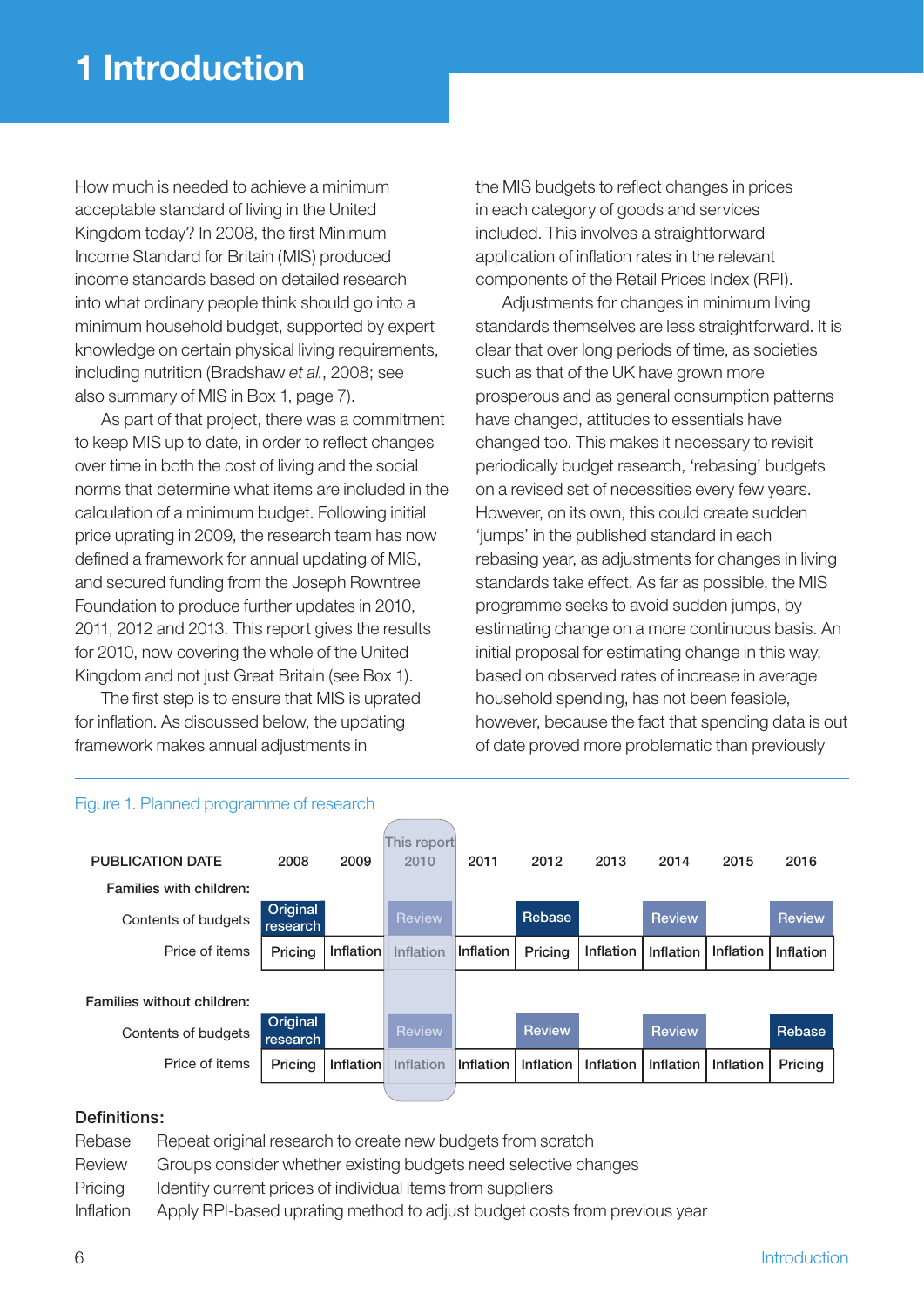anticipated, because of economic volatility. The two-year-old expenditure data available in 2009 still showed spending going up, even though by that time incomes were falling (Hirsch *et al.*, 2009).

 The MIS updating framework has adopted an alternative approach: to carry out a 'review' of budgets every two years, in order to make interim additions or subtractions based on new research. The reviews will look selectively at budgets for each main household type, to see where there is a clear-cut case for such changes. Every four years, there will also be a complete rebase (repeating the research from scratch) for about half of the household types covered, so that each household type's budget will be re-researched every eight years.

 The schedule for carrying out this updating work is shown in Figure 1. The first review of the budgets was carried out in 2010, and is reported in Chapter 3 below. The budgets for families with children will be rebased from fresh research in 2012, and the same is planned for households without children in 2016.

 Chapter 2 of this report estimates the increase in the cost of MIS budgets between April 2009 and April 2010, using data from the Retail Prices Index. Chapter 3 looks at the case for revising what is in the budgets based on the review of MIS budgets carried out in early 2010. Here, we report on the decisions made by nine review groups, and on the consequent revisions made to the list of goods and services required for a minimum acceptable standard of living. Chapter 4 summarises a revised set of budgets, updated to April 2010, looks at what incomes are needed to afford these budgets and compares these to benefits, to the poverty line and to earnings on the National Minimum Wage (NMW). The report concludes with a reflection on the degree of change and continuity since 2008 in what is included in the budgets used for the 2010 Minimum Income Standard.

 Box 1 summarises the main features of MIS. For further detail, see Bradshaw *et al.*, 2008. The results of MIS, updated to April 2010, are available in full on the online Minimum Income Calculator at www.minimumincome.org.uk. This allows users to specify the number and ages of family members and to adjust for some costs over which they have little control, such as rent, in order to

personalise a minimum budget. Users can also see the gross earnings or pension that their family will need in order to achieve that budget, and compare the spending available to someone on a different income with the minimum requirement.

# **Box 1 MIS in brief**

*What is MIS?* The Minimum Income Standard is the income that people need in order to reach a minimum socially acceptable standard of living in the United Kingdom today, based on what members of the public think. It is calculated by specifying baskets of goods and services required by different types of household in order to meet these needs and to participate in society.

*How is it arrived at?* A sequence of groups have detailed negotiations about what things a family would have to be able to afford in order to achieve an acceptable living standard. Experts check that these specifications meet basic criteria such as nutritional adequacy, and in some cases feed back information to subsequent research groups that check and amend the budgets. Each group typically comprises six to eight people from a mixture of socio-economic backgrounds, but each group has people from the particular demographic category under discussion – for example, pensioner groups decide the minimum for pensioners.

*What does it include?* Groups in the original research defined MIS as follows:

*A minimum standard of living in Britain today includes, but is more than just, food, clothes and shelter. It is about having what you need in order to have the opportunities and choices necessary to participate in society.* 

Thus, a minimum is about more than survival alone. It covers needs, not wants, necessities, not luxuries. In identifying things that everyone should be able to afford, it does not attempt to specify extra requirements for particular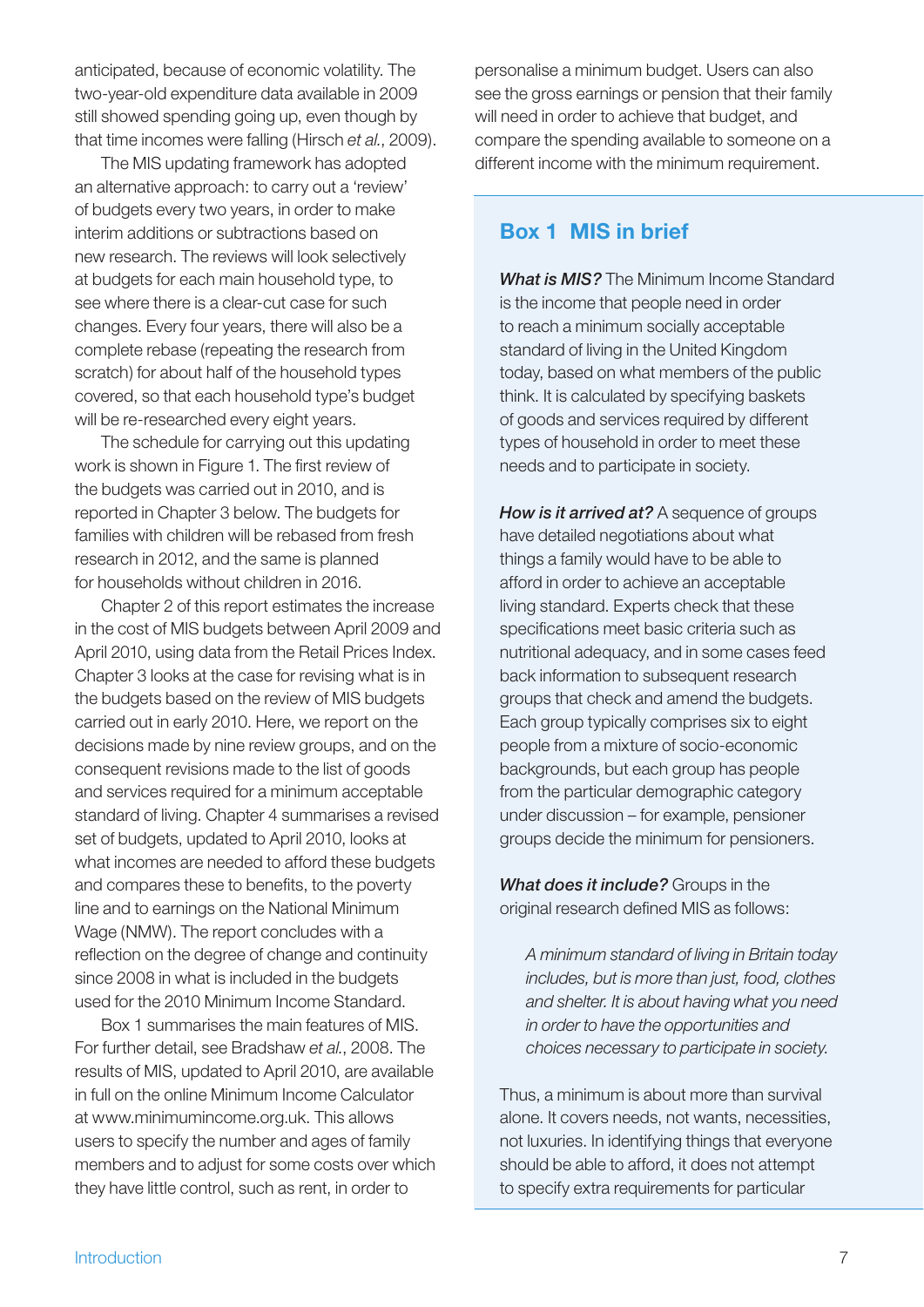individuals and groups – for example, those resulting from living in a remote location or having a disability. So not everybody having more than the minimum income can be guaranteed to achieve an acceptable living standard. However, someone falling below the minimum is unlikely to achieve such a standard.

*To whom does it apply?* MIS applies to 'nuclear' families comprising a single adult or couple with or without dependent children. It covers most such households, with its level adjusted to reflect their makeup. It does not cover families living with other adults, such as households with grown-up children.

*Where does it apply to?* MIS was originally calculated as a minimum for Britain; subsequent research in Northern Ireland carried out in 2009 showed that the required budgets there are all close to those in the rest of the UK, so the national budget standard now applies to the whole of the United Kingdom.

*How is it related to the poverty line?* MIS is relevant to the discussion of poverty, but does not claim to be a poverty threshold. This is because participants in the research were not specifically asked to talk about what defines poverty. However, it is relevant to the poverty debate in that almost all households officially defined as being in income poverty (having below 60 per cent of median income) are also below MIS. Thus households that face relative poverty on this measure are generally unable to reach an acceptable standard of living as defined by members of the public.

*Who produced it?* The original research was funded by the Joseph Rowntree Foundation (JRF). It was conducted by the Centre for Research in Social Policy (CRSP) at Loughborough University in partnership with the Family Budget Unit at the University of York. Updating is being carried out by CRSP, again with JRF funding.

#### *When was it produced and how is it being*

*updated?* The original research was carried out in 2007 and the findings presented in 2008 were costed using April 2008 prices. Every July, new MIS figures are published, updated to April of the same year. The updates take on board inflation and changes in minimum needs as set out in Figure 1.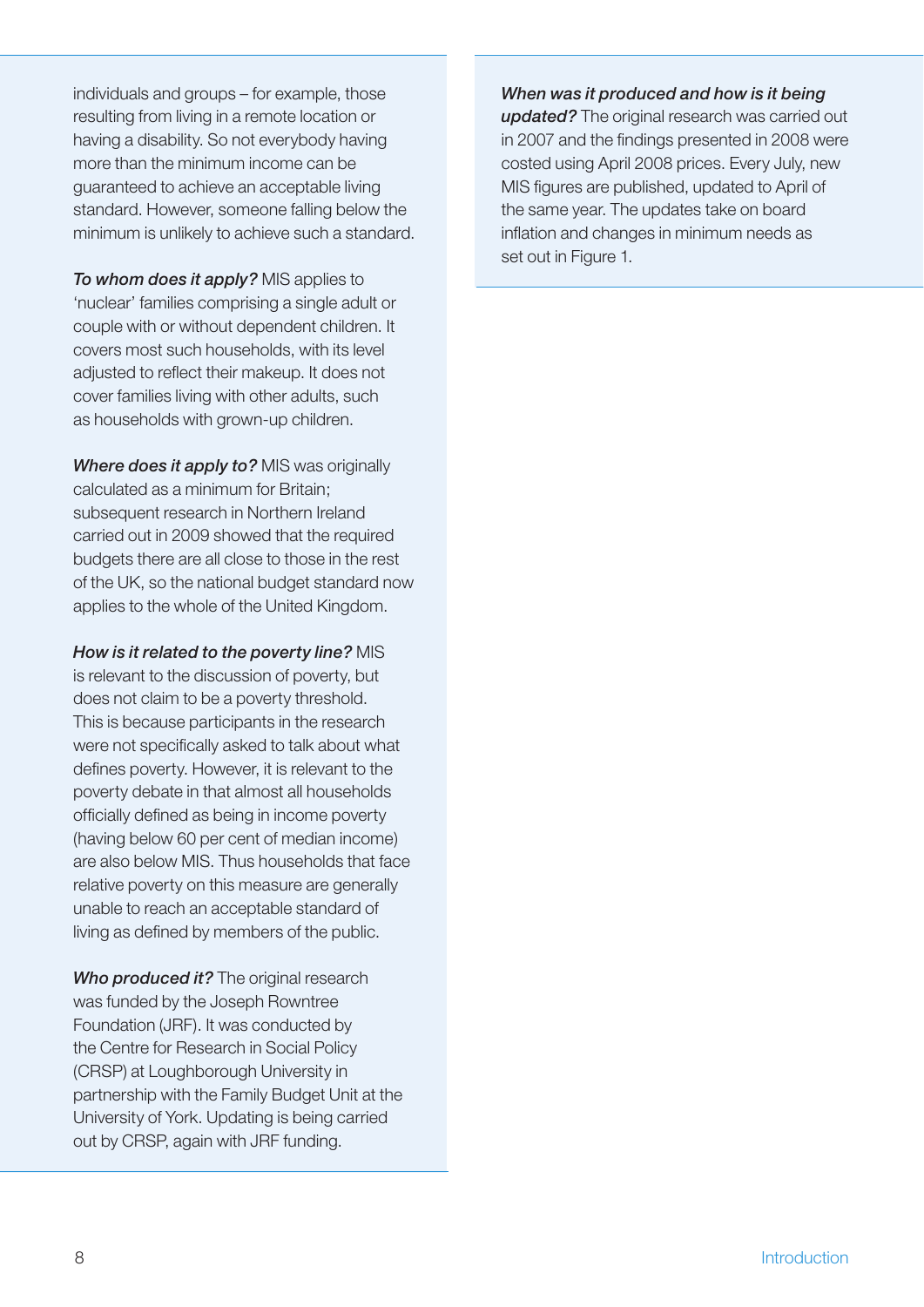# **2 MIS and changes in prices**

To calculate the current value of MIS, the cost of buying the specified baskets of goods and services needs to be adjusted to take account of price changes. The Retail Prices Index (RPI), which shows changes in prices in groups of goods and services categorised in the same way as MIS, gives data that allow adjustment without carrying out additional original research. This is not a perfect calculation of how much the basket of goods and services has risen in price, since within each category in the RPI, different items rise at different rates. In 2009 as an experiment, we repriced the budgets directly, and compared the results with the change based on the index. However, we found only minor differences between the two methods. We also found that an annual repricing exercise is problematic due to changes in product lines. We therefore decided to use only the RPI method for future price upratings (Hirsch *et al.*, 2009).

### **How much has the cost of MIS risen?**

Overall, the inflation rate showed an increase in prices in the year to April 2010 of 3.7 per cent on the Consumer Prices Index (CPI), and 5.3 per cent on the RPI. The CPI and RPI are the two main methods of measuring inflation, the biggest difference between them being that the RPI includes

mortgage interest, council tax and other housing costs, while the CPI does not. However, the uprating of MIS does not use either of these indices in its entirety, but, rather, inflates each category of spending in the MIS basket by the rate of price increase for that category shown in the RPI figures.

The inflation rates for MIS budgets for the year to April 2010 have in fact been very similar to CPI, with most budgets rising in cost by between 3 and 4 per cent. This is in contrast to the previous year, when the cost of the MIS budgets rose by around 5 per cent, nearly twice as fast as the Consumer Prices Index. Over the two years since MIS was launched in 2008, there has thus been a substantial rise in the cost of MIS compared with general prices. This is summarised in Figure 2, showing the examples of a couple with two children and a single person (other household types have very similar inflation rates).

 As noted in last year's uprating report (Hirsch et al., 2009), MIS inflation has been high relative to general inflation because of significant rises in the price of certain commodities that are heavily represented in a 'minimum' budget, such as food and public transport. At the same time, mortgages have become cheaper, with low interest rates, curbing general inflation but not affecting MIS, which is based on renting rather than buying one's home. In 2008–09 there was also a fall in the cost



#### Figure 2. Inflation over one year and over two years to April 2010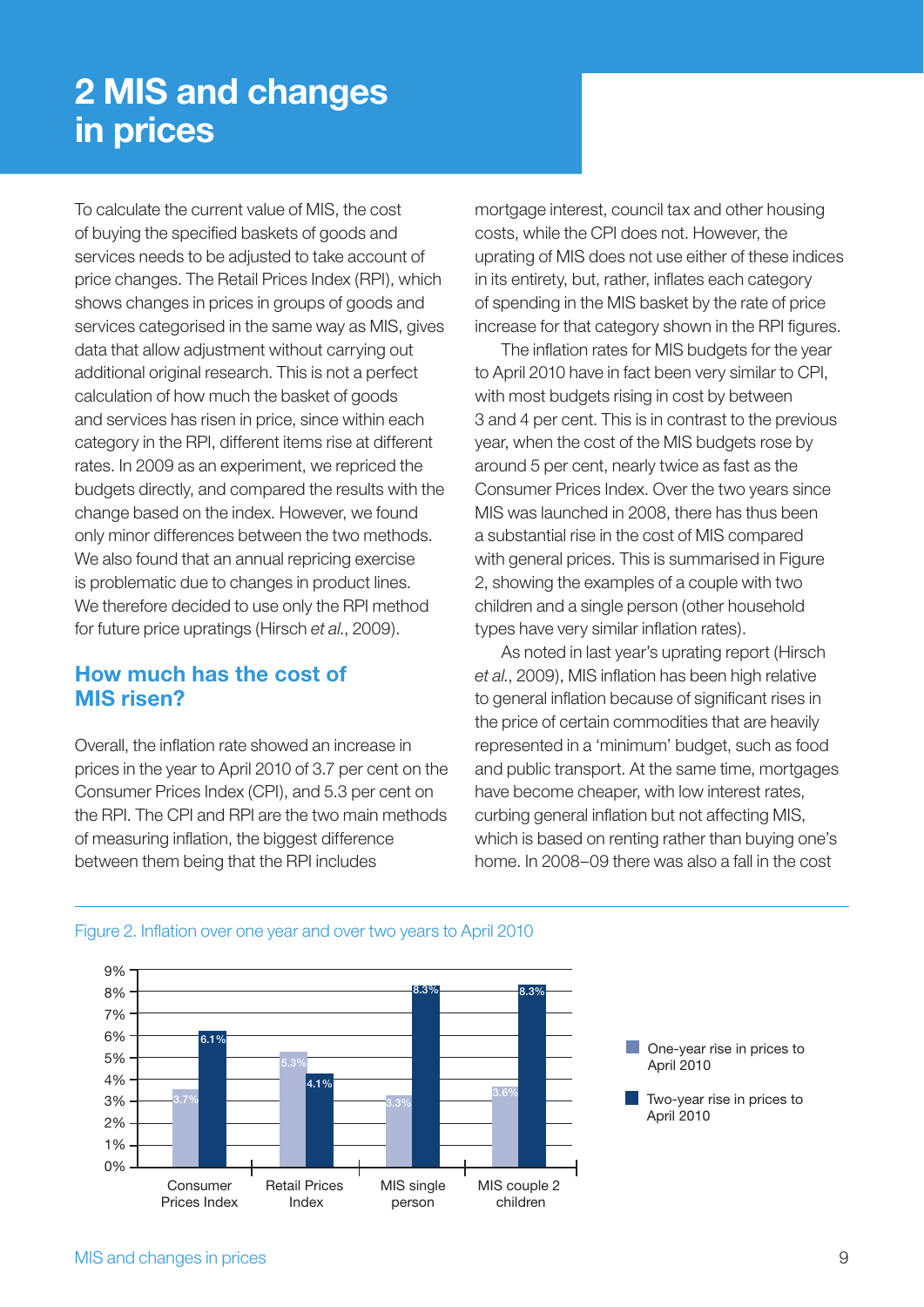of motoring, which is not included in an MIS budget as none of the budgets includes a car. In the latest year, in contrast, petrol prices have risen sharply, while increases in food prices have slowed.

 Table 1 shows in detail what has been happening to the cost of various types of item during this two-year period. This shows that the pattern in 2008–09, whereby higher-inflation items tended to be those more heavily represented in MIS, has not been repeated in 2009–10. Indeed, the wide differences between inflation rates of different commodity groups in 2008–09 appear to have diminished somewhat. The earlier period was one of great economic volatility.

Yet the experience of an MIS inflation rate much higher than general inflation, as seen in 2008–09, could potentially recur in the future. In the case of food prices, for example, it is possible that long-term demands on natural resources will cause inflationary pressures that contrast starkly with the low and sometimes falling food

prices of the 1990s. Other items such as bus fares and council tax have been rising faster than inflation for a long period: bus fares and council tax have risen by about two thirds since 2000, a period when the RPI has risen by less than a third, and the CPI by less than a quarter.

 Indeed, in the past decade, the overall cost of the minimum standard of living has risen substantially faster than the official inflation rates. This can be quantified by applying the various components of the RPI during that period, reweighted to reflect the composition of the 2008 MIS budgets for a single person. The resulting 'Minimum Income Standards Prices Index', or MISPI, is contrasted with RPI and CPI in Figure 3. This estimates how much the cost of a constant basket of goods and services, representing the minimum in 2008, changed in price between 2000 and 2010.

 Figure 3a shows that the MISPI rose 38 per cent over the decade, compared with 31 per cent

|                                                                                                      | Inflation 2008-09  | Inflation 2009-10 |
|------------------------------------------------------------------------------------------------------|--------------------|-------------------|
| A Goods and services comprising a significantly<br>higher percentage of MIS budgets than of the RPI  |                    |                   |
| Transport (non-motoring)                                                                             | <b>17%</b>         | ↑5%               |
| Food                                                                                                 | <b>17%</b>         | 3%                |
| Water rates                                                                                          | ↑5%                | $\downarrow$ 0%   |
| Social and cultural participation                                                                    | 14%                | ↑5%               |
| Council tax                                                                                          | 3%                 | $\downarrow$ 2%   |
| B Goods and services with similar representation in MIS and RPI                                      |                    |                   |
| Domestic fuel                                                                                        | ↑ 12%              | $+-3%$            |
| Personal goods and services                                                                          | 3%                 | 4%                |
| Household services                                                                                   | 3%                 | 4%                |
| Clothing                                                                                             | $+-5%$             | 17%               |
| C Goods and services comprising a significantly smaller<br>percentage of MIS budgets than of the RPI |                    |                   |
| Household goods                                                                                      | 16%                | 3%                |
| Alcohol                                                                                              | 3%                 | 4%                |
| Other housing costs                                                                                  | 3%                 | 3%                |
| D Goods and services not in MIS<br>but in RPI                                                        |                    |                   |
| Tobacco                                                                                              | 2%                 | 19%               |
| Mortgage interest                                                                                    | $\downarrow -47\%$ | 5%                |
| Motoring                                                                                             | $+ -5%$            | ↑ 18%             |

#### Table 1. Inflation rates for categories of goods and services, 2008–09 and 2009–10 (years to April)

Key: ↑ shows inflation at least 1% above CPI, ↓ shows at least 1% below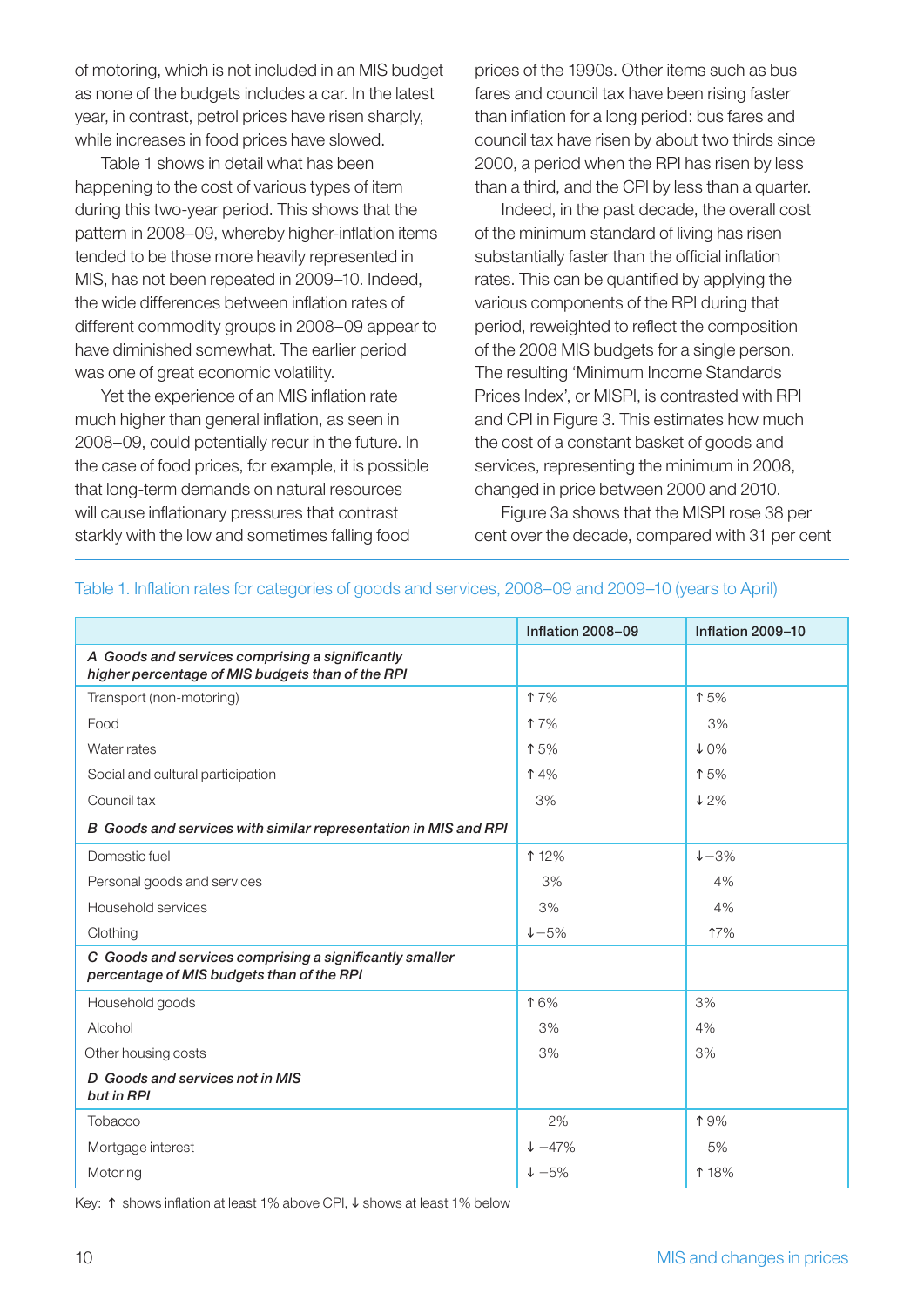for RPI and 23 per cent for CPI. Figure 3b shows a fairly consistent pattern of MISPI rising faster than general inflation. It was slightly lower than general inflation in the latest year shown, the year to April 2010, but this followed nine consecutive years when it was significantly higher than CPI and either slightly lower than or significantly higher than RPI. (An inflation comparison of this type over a long period needs to be treated with some caution, however, since the basket of goods and services bought by a household is likely to change over time, influenced by shifting prices, and this is reflected in changing weightings in the inflation index. Yet further analysis shows that while an unchanged version of today's basket of RPI goods and services would have risen faster than the actual RPI, the MIS index rose faster still. Moreover, there is less scope for shifting spending between different

areas, in response to price, in a minimum budget than in an average budget, which includes more 'discretionary' items. A price-induced switch from, say, food to clothing in minimum budgets seems far less likely than an average person spending more on a car and less on family holidays, for instance.)

These results show that differential inflation rates can have significant effects on the wellbeing of people on low incomes, especially if rises in their incomes are linked to general inflation. A single person who in 2000 was able to afford the items specified in the MIS basket, and whose disposable income just kept up with the CPI, would have to give up over 10 per cent of the items in the basket by value in 2010. That is, he or she would be over £19 short of being able to afford the £170 needed to spend on necessities each week.



#### Figure 3. Prices 2000–10: General and MIS baskets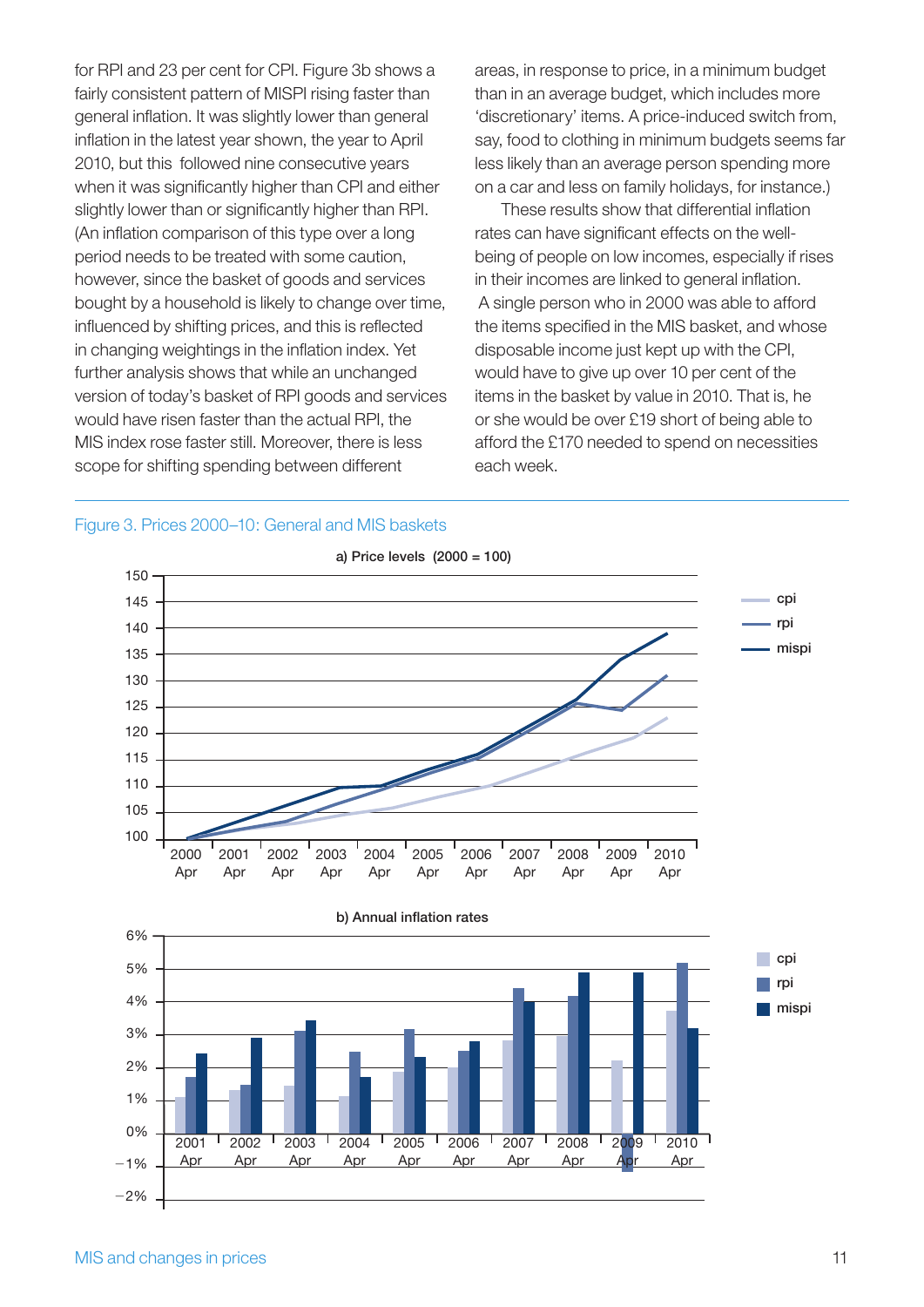In early 2010, the MIS research team carried out its first two-yearly review of what should be included in the MIS. This involved fresh research with members of the public, addressing what households need in order to achieve a minimum acceptable standard of living for 2010. The idea of such a review is not to repeat the detailed research compiling full household budgets, but rather to check whether there are, at this stage, any clear-cut changes in what people think should be included. As shown in Figure 1, a review of MIS is part of a longer-term process to keep the minimum income standards up to date, and in this context can be seen as an interim measure pending a full 'rebasing' of the budgets through a repeat of the original research, starting in 2012. The 2010 review revisited decisions made for the original 2008 budgets. (The groups for that research met in 2007, finalising the budgets in the latter part of that year, so the review here represents about two and a half years of change, but the research is referred to below as for 2008, the year when the original budget values were calculated and published.)

### **The review process**

The review consisted of nine group discussions, carried out between January and March 2010 in Derby, Loughborough and Northampton. Three successive groups reviewed the needs of working-aged adults without children, three looked at the needs of families with children and three considered pensioners. As with the original research, the groups typically comprised five to eight participants, a mixture of men and women from varied socio-economic backgrounds, drawn from the demographic group whose needs were being discussed. In the case of the groups looking at the needs of families with children, a mixture of parents living in couples and lone parents were recruited. Participants were asked to identify what things a hypothetical or 'case study' family of a

particular type should be able to afford in order to achieve a minimum acceptable standard of living.

 For each of the three household types, an initial group lasting two and a half hours considered whether items included in a number of areas of the original budgets should be amended. These groups were given an overview of what was included in each area of the budgets, although they were not invited to review detailed decisions for each area such as the content of the food menus or lists of items of clothing required. The groups were asked to focus particularly on selected aspects of the budgets where changing norms might necessitate revisions, even over a relatively short period. These included items related to changing technologies and to leisure and social participation. In some cases, researchers told participants what items had been included in the original budgets and asked them to confirm or amend them; in others, groups were initially given a 'blank sheet' for a particular area of spending and asked to compile their own list of items, and then to compare them to the earlier decisions. In some cases these different methods were used for the same budget areas on different occasions, in order to explore the impact of different methods on the results.

 The groups were also asked to review criteria determining the quality of items required in various parts of the budget and in some cases where they should be bought. The aim was to test whether the economic downturn and/or changing patterns of low-cost shopping have changed what is considered a socially acceptable minimum budget.

 Following these initial groups, two shorter follow-up groups for each of the three household types reviewed any areas where the initial groups thought that changes may be needed (see Figure 4). The follow-up groups each lasted an hour and a half. Only where the outcome of the groups indicated a clear rationale and a prevailing consensus for change were amendments made to the budgets. Without such consensus, the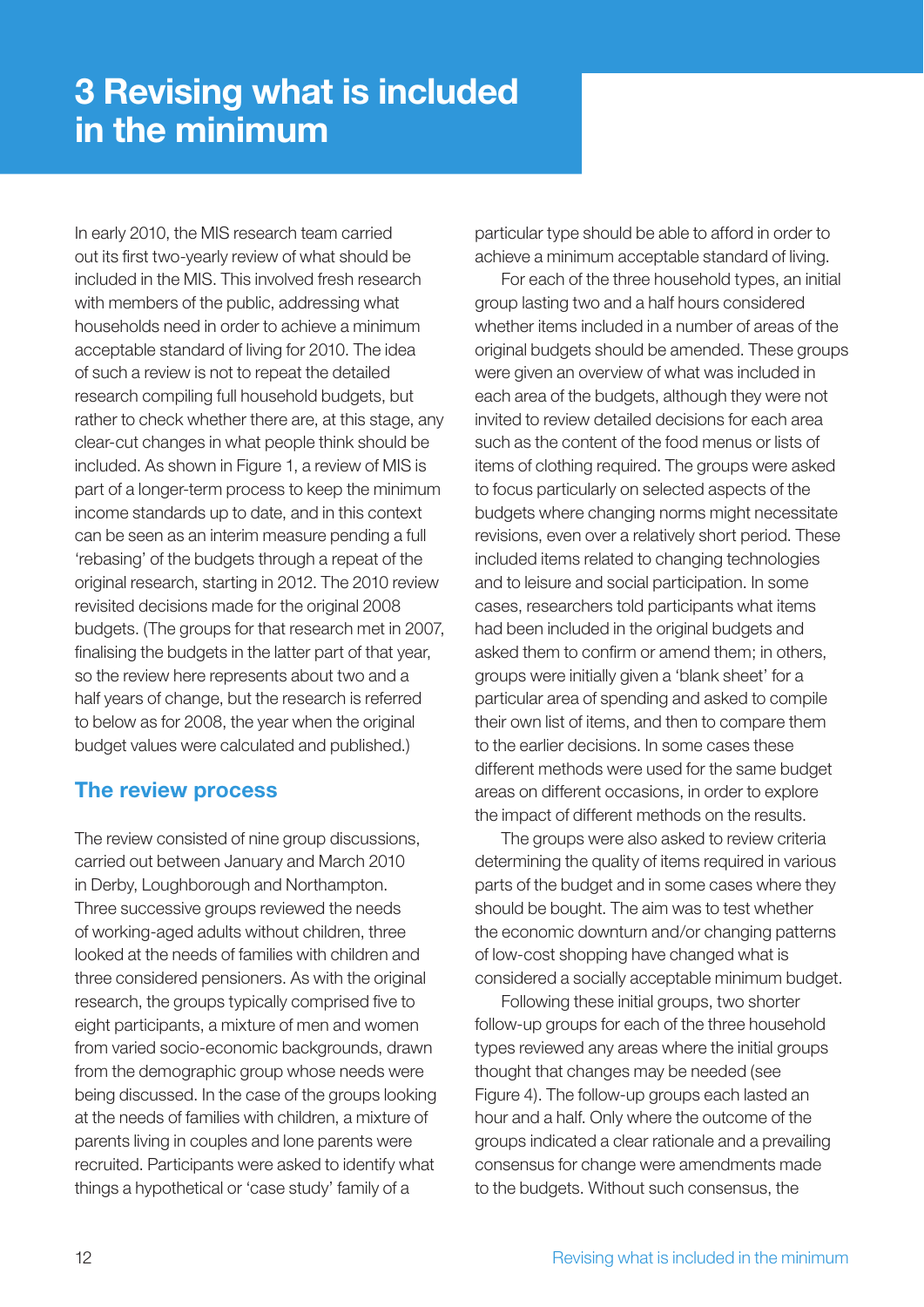'default' was to leave the budgets developed in 2008 unchanged. Thus, in contrast to the main research, in which successive groups may revise each other's decisions to come to a final judgement about each item, the review method only changes budgets where there is a strong common view independently arrived at by separate groups.

### **Decisions made by review groups**

The most striking feature of the 2010 review groups' discussions was that in the great majority of cases they confirmed the items included in the 2008 budgets without change. This was true both in cases where they assessed lists of items that were in the original budgets and when they were asked to list the items from scratch on a 'blank sheet'. A clear message from all the groups was that even though the recession had made life harder for many households, ideas about what families *need* in order to participate fully in society have not fundamentally changed.

 The following is a summary of the main decisions taken by the 2010 review groups, and the rationales for doing so.

#### *Computers and Internet*

The need for people to have access to computers and the Internet within their own homes has been the subject of much discussion throughout the

> a) Initial groups consider a range of areas where change may be needed

> > **Initial group**

MIS work. In the 2008 research, only for families with school-aged children was a computer considered essential, and only those with secondary school children were considered to require an Internet connection. While for other households there was a case for having some access to the Internet, facilities such as public libraries were thought to give sufficient opportunity to use it.

 In 2010, there was a range of individual perspectives on whether computers are now essential for households. The prevailing feeling of the groups was that every household including adults of working age should now be able to access the Internet, but that for pensioners it is not yet a necessity.

 Among participants of working age, those who had children continued to emphasise the importance of Internet access in order to complete homework, and some parents mentioned that it is becoming an expectation in primary schools too: *"My daughter uses the Internet, she's only nine and she gets loads of homework, and her friends that can't afford a computer will come and use ours."* There was also mention of government schemes to provide laptops for primary school children from lowincome families as evidence that this was a need. Libraries were considered both too inaccessible and problematic in terms of supervision:





**Working-age adult groups**

**Parent groups**



b) For those items identified as

**Follow-up groups**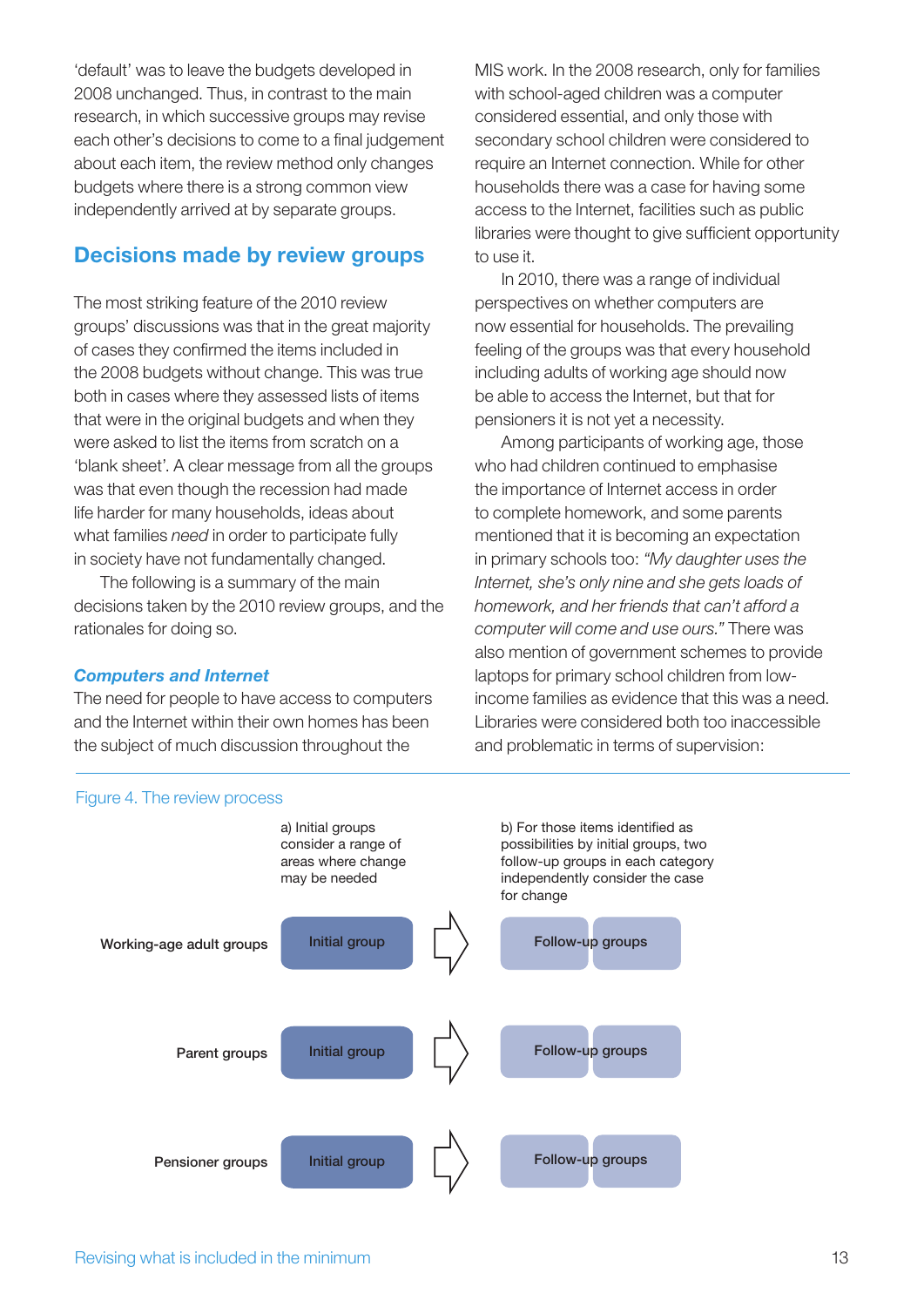*"I wouldn't want my children going elsewhere though to use the Internet, because my computer is in the living room, I can see what my children are going on, who they're talking to, who's talking to them, so I know exactly what they're doing on the Internet at any time. If they're going to libraries and stuff you don't know what they're doing, who they're talking to."*

(Parent, Leicestershire)

But do households without children of school age also need the Internet, in order to meet the needs of adults? This issue was discussed by families both with and without children. Many participants argued that the Internet opened up opportunities not available elsewhere, most notably price comparisons, a wide range of discounts and jobs advertised only online. They also mentioned that people need to keep up with developments in computers in order to be able to function within the labour market:

*"I mean I've been out of work for two and a half years now with having had a child, and I am*  actually getting quite terrified about going back *to work because you know all the programs have changed, even just something as simple as your Internet program, your email program, it's changing all the time and it's quite frightening if you can't keep up to date with it, just from a capability point of view."*

(Parent, Leicestershire)

For some people at home looking after young children, being able to access information and communicate with others via the Internet was 'quite a lifeline', while other options were impractical: 'I couldn't take my toddler to a library and expect it to entertain itself while I check my email!'

 A few participants of working age suggested that the Internet had not yet become a 'necessity' because there is no one thing for which it is indispensable:

*"You can't only get your insurance by the Internet, you can't only go shopping by the Internet, that's a choice."*

(Woman, Northampton)

However, the prevailing view was that for the Minimum Income Standard to meet its criterion of allowing people 'to have the opportunities and choices necessary in order to participate in society', working-age adults needed to be able to access the Internet at home. One participant reflected that if some people are deprived of Internet access, 'it will create more and more social divide between people who have and people who haven't'.

 This decision meant that the basic cost of a computer (costed at £390 in 2010, including printer) needs to be included in the budget of every nonpensioner family, along with a package that allows access to the Internet. The groups suggested that this is most efficiently achieved through a 'bundle' that would include broadband, telephone and a 'basic' cable television package, which would replace the freeview box in the original budgets, as it was thought to be cheaper to combine these elements, rather than source them separately.

 Groups of older people, on the other hand, used a different set of rationales to the workingage groups, and overall did not feel that a computer or an Internet connection is at present essential for pensioners. As in 2008, individual pensioners took a variety of views of the Internet, some being enthusiastic advocates, others thinking it was useful but not essential and some expressing hostility to its role and influence. As in the previous research, the pensioner groups rapidly reached a decision that Internet access in the home was still not a minimum requirement for pensioners, and that those who did wish to use it could do so in places such as libraries.

#### *Telephones*

Although a few participants suggested that landlines were no longer a necessity, all groups agreed after discussion that all households should still be able to have a landline telephone. Sometimes this was to do with it being a requirement for Internet access in the home (roaming access was still seen as a more expensive means of accessing the Internet and not a necessity). Some participants talked about the increase in companies and sometimes public bodies using '0870 and 0845' telephone numbers, which were expensive to call from a landline, but prohibitively so from a mobile phone.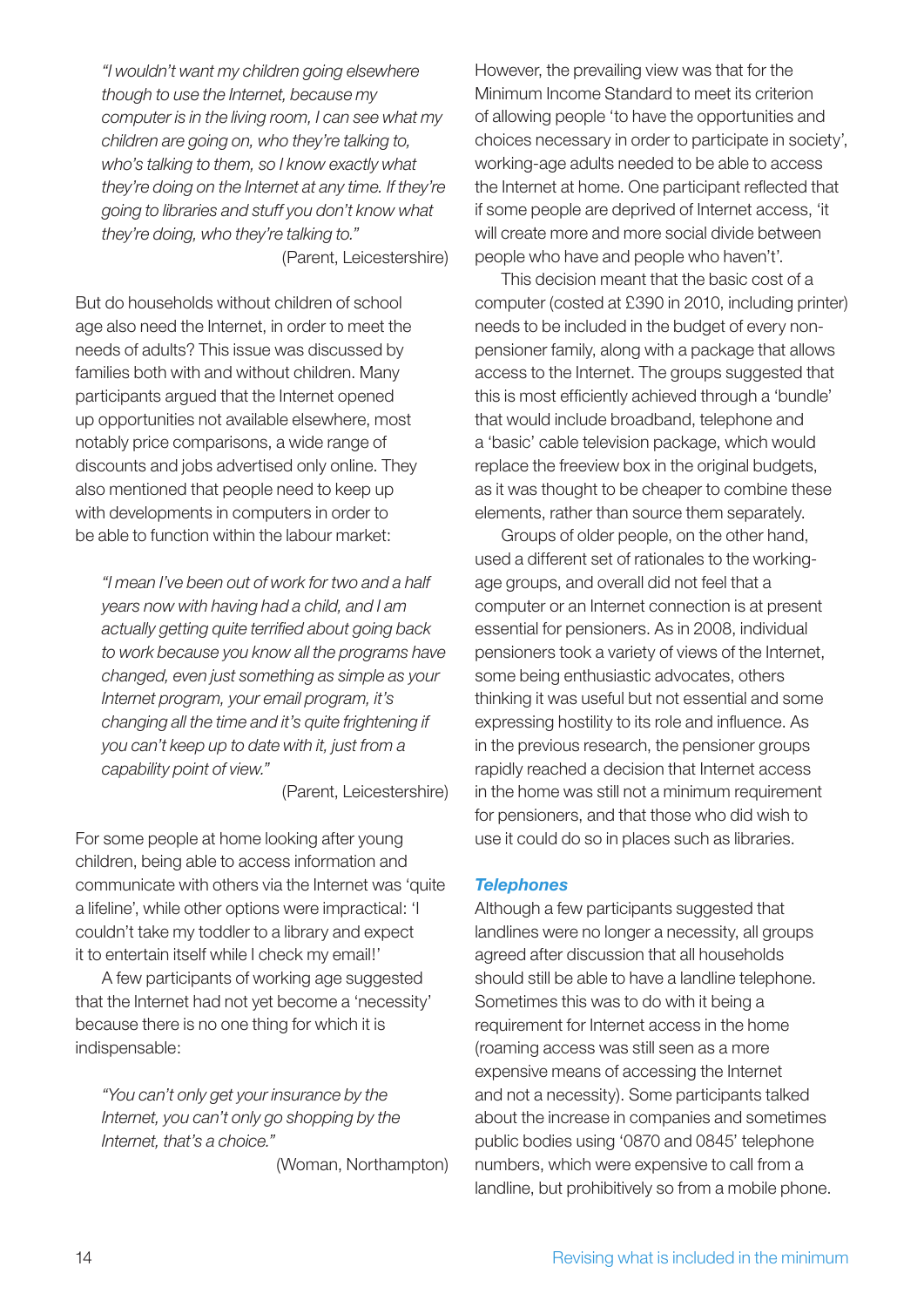The outcome of the groups' discussions did not result in any changes to the level of mobile phone ownership in the existing budgets – so all adults and the secondary school-aged child were still thought to need a mobile phone. It was still acceptable for this to be a cheap handset on pay-as-you-go terms. The older people's groups did not feel that the amounts included for mobile phone top ups and landline calls needed to be altered other than by inflation. However, among the other groups, some participants suggested that contract mobile phone packages had become increasingly competitive and that they often came with so many 'free' minutes of call time and texts that it would be more cost effective to have a good contract deal than have a pay-as-you-go phone. Some participants suggested that it might be possible to include the mobile phone in with the telecommunications package for the household.

 Discussions on how much the working-age and parents' households would need in order to meet their minimum requirements in terms of landline calls and mobile phone top ups were therefore not as straightforward as in 2008. With some packages, the cost of evening and weekend calls to most numbers are included. However, there was much discussion of the cost of making calls to numbers excluded from such 'free' packages. In particular, people mentioned calls to utility companies and any calls that connected them to an automated service where callers have to stay on the line for quite long periods of time in order to listen to all the menu options and try to reach the relevant department, person or service.

 There was therefore agreement that even with a package or 'bundle' that incorporated off peak calls or mobile phone calls there would still need to be provision for some telephone call charges, in addition to the landline rental.

#### *Transport*

As in 2008, all groups agreed that car ownership was not essential and that, as a minimum, it was appropriate to include a budget that covered use of public transport and bikes (for workingage adults) supplemented with some money to enable people to use the occasional taxi for emergencies and trips where public transport was impractical – groups talked about trips to hospital

and getting back from social events late at night.

 All of the 2010 groups agreed with the 2008 model of bus and taxi use. However, both the working-age groups without children and older people's groups said that the amount allocated for taxi use in 2008 was now insufficient.

 The older people's groups thought that this should be increased from £20 per month per household to £10 per week per household. Among working-age adults without children, different groups suggested different amounts, and for these adults, the taxi budget has been raised to £60 a year for couples and £30 for singles. This was the minimum increase specified by groups who gave the required increase as an exact figure.

#### *Social and cultural participation*

The issue of how much social participation is appropriate presents a complex decision that groups can find difficult to reach. However, the 2010 groups were clear in their view that it remains essential that people should be able to socialise with family and friends, and to participate in exercise and entertainment outside the home. The types and patterns of activities suggested did not seem to have altered significantly over time, so that when groups were invited to draw up a list, the kinds of activities were almost identical to those described in 2008. Sometimes the frequency of activities appeared slightly different from those in the original budgets, but this often resolved into a consensus that people could choose to spend more on activities undertaken less often or undertake cheaper activities more frequently.

It is possible that this reflects a change in how people decide to spend their disposable income, preferring quality over quantity, but without a particular impact on the budgets.

*"We might eat out every month, but I wouldn't, again I am not the sort of person that would maybe do the two for £10 or two for a fiver, because I would rather go out for a really nice meal, rather than once a week. So I would save up for that."*

#### (Woman, Northampton)

Both the pensioners and the working-age adults thought that the levels of social and cultural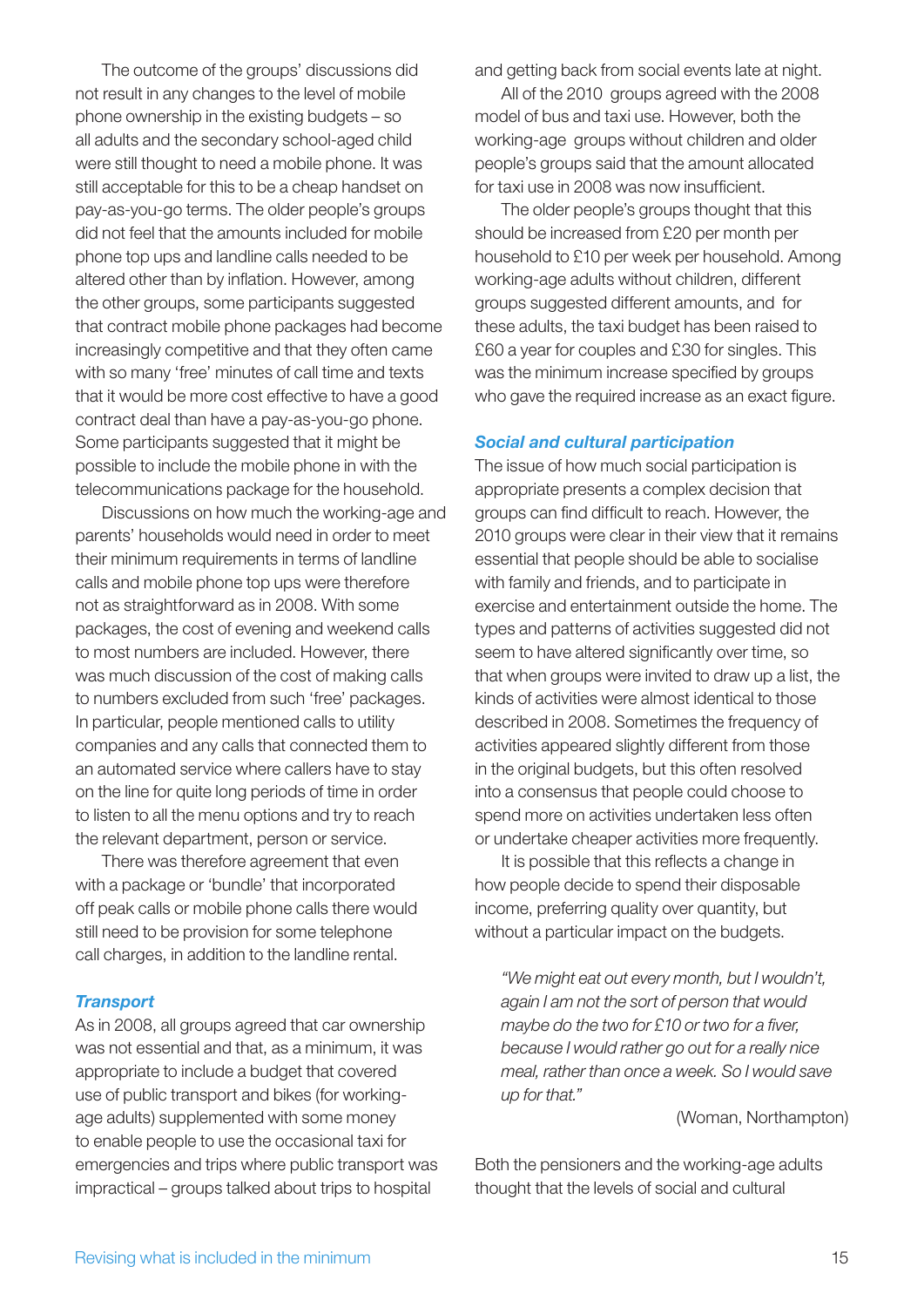participation included in the 2008 budgets were still adequate. The parents' groups responded slightly differently. All the parents agreed that the original components included for the children's social and cultural participation did not need changing. However, when considering the adults' budget in this area, groups were divided about whether it should be increased or decreased, and one group said that it should stay the same. This rather mixed message indicated that this is a topic that will need careful examination when the budgets are rebased in 2012, but at the present time there is no clear case for making a change.

### *Holidays*

All groups were quick to agree that it was still essential that everyone should be able to have a holiday. Moreover, the length, type and duration of holiday that the groups considered to be adequate as a minimum had also not changed since 2008. The consensus across groups was that the Minimum Income Standard should allow for a one-week holiday in the UK.

*"I would say a minimum standard should be that they should be able to go, should they choose to spend the budget in that way, go away for one week a year and still live to that standard at home."*

(Woman, Northampton)

When invited to draw up the minimum requirements for the relevant household types using the 'blank sheet' approach, the resulting descriptions were virtually identical to those given by the original groups. Pensioners talked about going on a coach trip that would include half board catering, day trips and some evening entertainment, families talked about two weeks' camping or a one-week selfcatering break, and working-age adults without children suggested either a week's modest selfcatering holiday or a more luxurious long weekend break.

*"I think you need more than days out. I think they need time out as a family away somewhere. Be*  that in a tent in the middle of a field somewhere." (Parent, Derby)

These discussions therefore indicated that no changes needed to be made in the types of holiday costs included in the budgets.

## *Birthdays and Christmas*

All participants agreed that everyone should be able to mark Christmas or an equivalent festival by exchanging gifts and cards. 'You can't participate unless you are giving gifts as well as receiving them', said one participant. These occasions would also be likely to involve a social element, either outside the home or entertaining others within it. It was also agreed that people needed to be able to celebrate their friends' and families' birthdays, either through giving presents or being able to join them for a celebratory drink or a meal out.

*"more than a present, you're expected to turn up, even if you're skint, at least buy a drink if not two, you're expected to show your face, obviously over the year that adds up."*

(Woman, Derby)

However, there was less uniformity in the way participants thought about what minimum needs were and how these could be met. This topic generated more variation than any other. Some groups opted to increase or decrease the amount of money required, sometimes by small amounts, sometimes by larger amounts, while others chose to leave it unchanged except by inflation. As with social and cultural participation, there was no clear rationale emerging from the 2010 groups for changing the 2008 amounts. This is an area that will require particular attention when the budgets are rebased.

### *Quality and choice*

Groups are required to specify the quality of items in budgets, and where they should be purchased. The original budgets used Tesco prices for the food baskets and the majority of the day-to-day household items such as cleaning materials. Participants in the 2010 research were asked if this was still appropriate. Groups discussed the use of discount supermarkets, such as Lidl, Aldi and Netto, but decided without exception that the lists should still use Tesco costs. There was no mention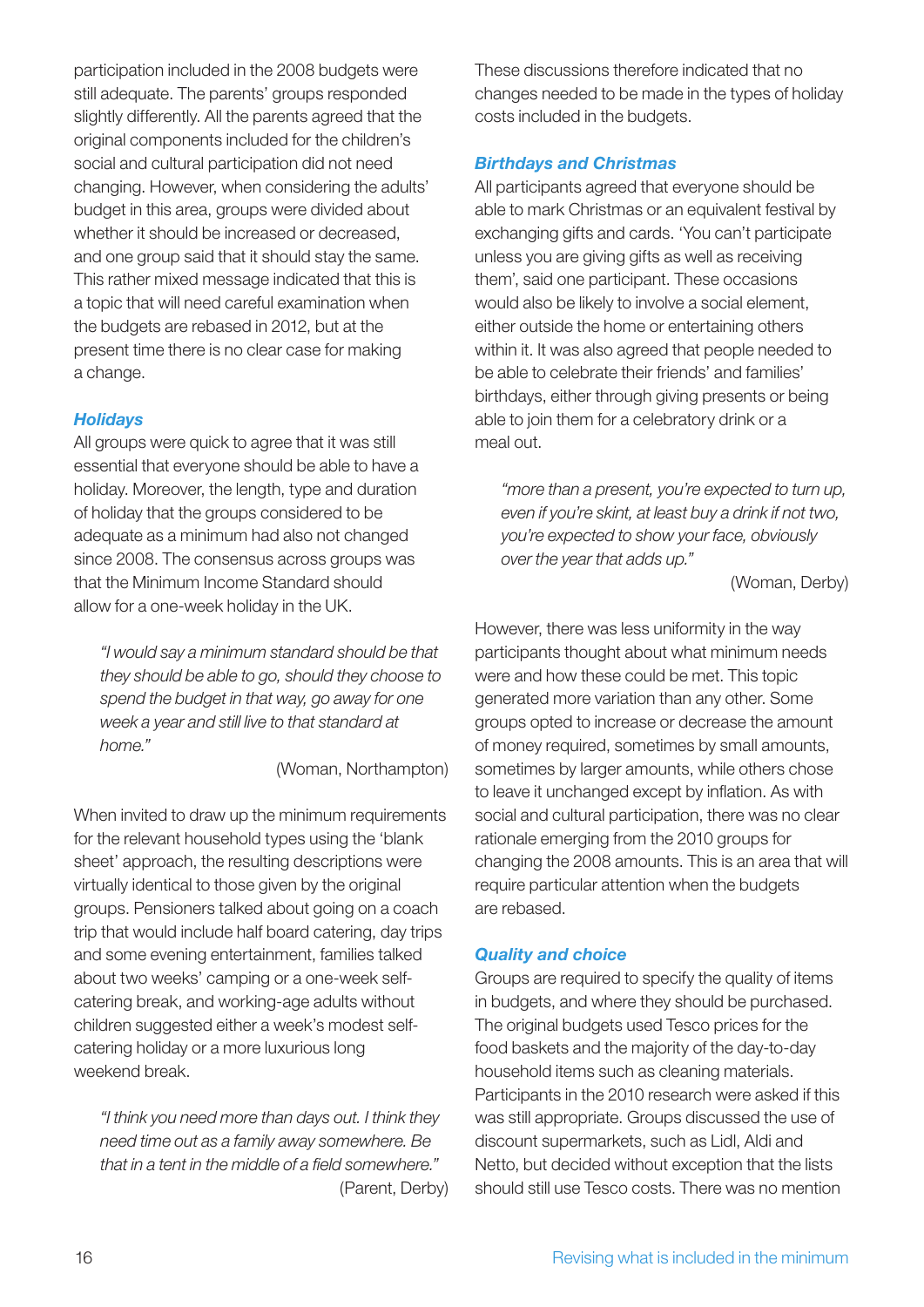of any kind of stigma linked to using discount supermarkets, and some people said that it was possible to buy some good-quality items, but that others were inferior, so there were some things that they would buy from these outlets, but others that they would not.

*"I've shopped in Lidl and Netto before and you can get some great value, everyday quality stuff cheaply and the other stuff is terrible and not worth the money."*

(Woman, Northampton)

It was also mentioned that it was not possible to buy everything on the household shopping list from one discount supermarket, whereas larger supermarket chains were considered to have a more comprehensive range of items at different price levels, which offered the opportunity to make choices about quality and price in one shop, rather than having to travel from shop to shop to buy specific things. In addition, participants said that the discount supermarkets were often harder to access by public transport, and since the budgets did not include a car it was more realistic to base the MIS on a model where people would be able to get the majority of their shopping under one roof.

*"I think things need to be priced up at more of a general supermarket than your cheaper ones because they are more easily accessible and many people choose to shop around but Kate and Gary [the working-age case study couple] might not have the time."*

(Woman, Northampton)

There was some discussion about the quality of clothing and footwear. Much of the clothing in the budgets was sourced from supermarkets, and this was still thought to be acceptable. Some people suggested that the quality of clothing in supermarkets had improved, but also there were comments about the quality of other retailers' clothing declining over time. Some groups questioned the quality of items sourced at Marks & Spencer, which was identified by the 2008 groups as the source of clothing items that were better quality and that would therefore last longer. However, other groups maintained that

it was still a good source of reasonable quality clothing, and the groups of older people said that Marks & Spencer offered a range of sizes, styles and prices which other retailers might not.

 Discussions about whether or not items could or should be sourced second hand were very similar to those in the original research. Again, groups concluded that while it was perfectly acceptable for people to buy second-hand clothing and furniture *if they chose to*, the budgets should not be based on an assumption that they should have to. They said it was not always realistic to expect that items of the right type, size and condition would be available when needed, and that having to look for items in a number of different shops was not necessarily practical.

### **Review groups – conclusions**

This review of the MIS made only limited changes to the budgets, but raised a range of issues that are likely to resurface in the future. As shown in Table 2, there were three areas in which the review resulted in changes to budgets, although only one of these affected the budgets for pensioners. Computers and the Internet were added for those working-age households that did not already have them. Bundled packages of Internet and telecommunications services reduced the additional cost of telephone usage. And for working-age adults without children and pensioners, the limitations of public transport led to an increase in the budget allocated to taxi usage.

Most significantly among these changes, the 2010 review marks the moment in the development of public views of the Internet when groups of members of the public decided to classify it as a necessity for all non-pensioner families. Computers and the Internet have been steadily growing in importance in everyday life in the UK; now, access to the Internet within the home is part of a minimum acceptable standard of living.

Another important finding concerns the groups' decisions not to change most other items, including the budgets for social participation. Despite the longest and deepest recession in recent times, they came to similar conclusions to pre-recession groups about the need for people in the UK to be able to afford a minimum amount of holidays, leisure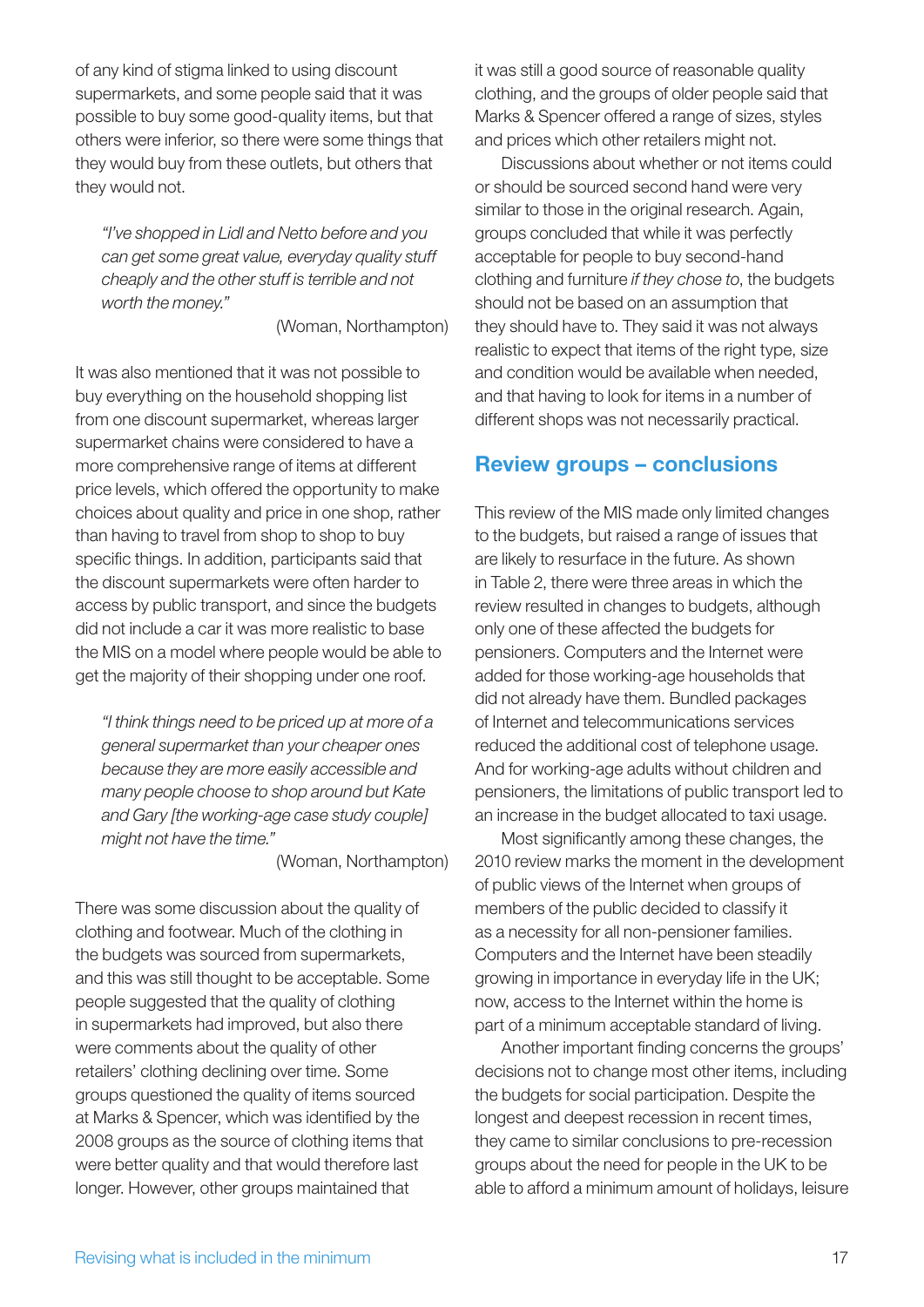activities and other forms of social participation. There was no pressure to reduce the amount spent on such activities, and some individuals in the research would have liked to raise them – although there was no overall consensus that they should be increased. Participants did acknowledge in many cases that we are living through hard times, but this did not seem to cause them to compromise

on what they considered to be necessities. Some groups argued that there is a need to consume more carefully than in the past, but this seemed to apply more to 'extras' which people may have been taking for granted – such as foreign holidays – rather than to the more modest set of necessities identified in the original MIS research.

#### Table 2. Budget items changed as a result of 2010 MIS review

| Item                  | 2008 decision                                                                                                               | 2010 decision                                                                                                                                  | Effect on weekly budgets                                                                                                                                                                                                                                                                                                                                 |
|-----------------------|-----------------------------------------------------------------------------------------------------------------------------|------------------------------------------------------------------------------------------------------------------------------------------------|----------------------------------------------------------------------------------------------------------------------------------------------------------------------------------------------------------------------------------------------------------------------------------------------------------------------------------------------------------|
| Computer and Internet | Computer just for families with<br>school-aged children and<br>Internet just for families with<br>secondary school children | Computer and Internet for all<br>non-pensioner households                                                                                      | Extra cost of computer and<br>Internet offset by reductions in<br>telephone costs. Working-age<br>households without children<br>require an extra £3.45 net<br>for a single person and £7.00<br>for a couple. Families with<br>children require between<br>£2.10 and £6.55 extra, except<br>those with secondary school<br>children who all make savings |
| Telephone             | Landlines plus pay-<br>as-you-go mobiles                                                                                    | Landlines and mobiles paid<br>for through contracts and<br>bundled packages, linked<br>to Internet (pensioners still<br>pay-as-you-go mobiles) | of between £4.95 and £8.45.                                                                                                                                                                                                                                                                                                                              |
| Transport             | Public transport plus some<br>use of taxis where needed                                                                     | Greater taxi budget<br>required for working-age<br>families without children<br>and for pensioners                                             | Increase works out at 58p<br>for couples without children,<br>29p for singles and £4.77<br>for pensioner households                                                                                                                                                                                                                                      |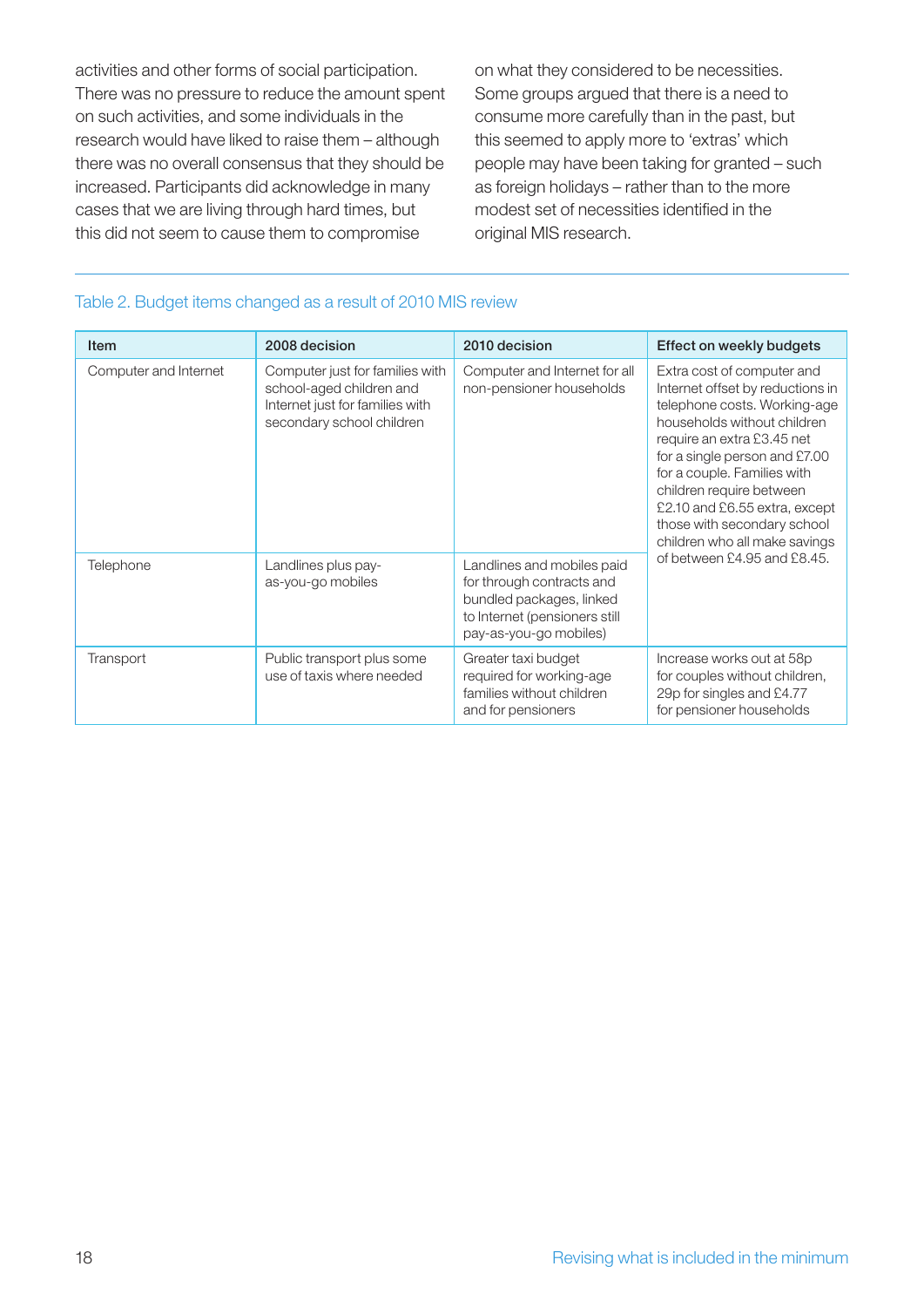The MIS budgets for 2010 combine the inflation effects calculated in Chapter 2 with the further changes from the review discussed in Chapter 3. The results are summarised below. More detailed results are shown in the online Minimum Income Calculator at *www.minimumincome.org.uk*, which allows budgets to be calculated for most types of household where a single adult or a couple live on their own or with dependent children. The calculator also allows for items

such as housing costs to be adapted to individual circumstances.

 Overall, the main change in the budgets has been the inflation increase of 3–4 per cent. Changes due to the review are generally smaller. For example, for a single person, the review changes have contributed a 2.3 per cent rise to the 'headline' budget totals reported below, and for a couple with two young children, 0.5 per cent. On the other hand, for families with secondary school

| £ per week                                                                                     | Single working<br>age | Pensioner couple | Couple $+2$<br>children | Lone parent<br>$+1$ child |
|------------------------------------------------------------------------------------------------|-----------------------|------------------|-------------------------|---------------------------|
| Food                                                                                           | 44.34                 | 58.53            | 107.13                  | 51.71                     |
| Alcohol                                                                                        | 4.69                  | 7.93             | 6.49                    | 3.73                      |
| Tobacco                                                                                        | 0.00                  | 0.00             | 0.00                    | 0.00                      |
| Clothing                                                                                       | 7.73                  | 10.03            | 29.58                   | 16.59                     |
| Water rates                                                                                    | 4.93                  | 5.82             | 5.70                    | 7.73                      |
| Council tax                                                                                    | 13.93                 | 18.57            | 21.66                   | 16.25                     |
| Household insurances                                                                           | 1.90                  | 1.75             | 2.37                    | 2.12                      |
| Fuel                                                                                           | 9.78                  | 11.54            | 20.09                   | 17.84                     |
| Other housing costs                                                                            | 2.44                  | 3.84             | 7.73                    | 2.26                      |
| Household goods                                                                                | 10.35                 | 12.13            | 18.96                   | 17.86                     |
| Household services                                                                             | 4.42                  | 9.70             | 9.81                    | 3.91                      |
| Childcare                                                                                      | 0.00                  | 0.00             | 199.07                  | 143.78                    |
| Personal goods and services                                                                    | 8.95                  | 25.20            | 29.20                   | 20.76                     |
| Motoring                                                                                       | 0.00                  | 0.00             | 0.00                    | 0.00                      |
| Other travel costs                                                                             | 19.72                 | 10.00            | 39.38                   | 19.30                     |
| Social and cultural participation                                                              | 42.16                 | 47.18            | 104.73                  | 53.68                     |
| Rent                                                                                           | 52.62                 | 65.45            | 71.18                   | 66.04                     |
| 'Headline' total - excluding rent<br>and childcare                                             | 175.34                | 222.22           | 402.83                  | 233.73                    |
| Total including rent and childcare                                                             | 227.97                | 287.68           | 673.08                  | 443.54                    |
| Totals excluding:                                                                              |                       |                  |                         |                           |
| Rent, council tax, childcare<br>(comparable to out of work benefits)                           | 161.41                | 203.65           | 381.17                  | 217.48                    |
| Rent, council tax, childcare<br>and water rates (comparable to<br>after housing costs in HBAI) | 156.48                | 197.83           | 375.47                  | 209.76                    |
| Council tax, childcare (comparable<br>to before housing costs in HBAI)                         | 214.04                | 269.11           | 452.35                  | 283.52                    |

### Table 3. Summaries of the MIS for four family types, April 2010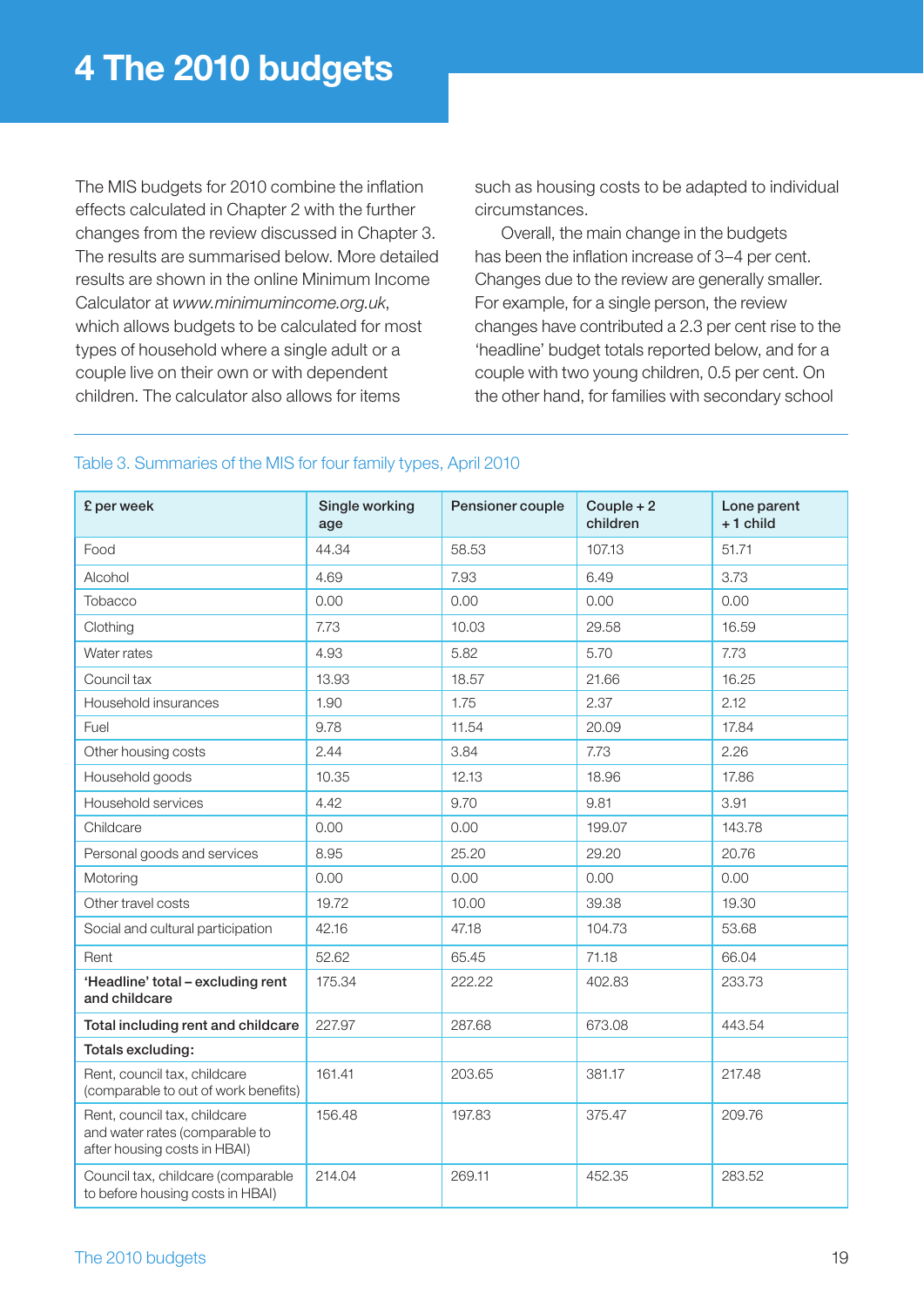children, the review led to savings, reversing some or all of the inflation increase, because of improved deals in buying Internet and telecommunications packages.

 Table 3 summarises the new budgets for four family types, with the totals listed in five different ways that allow different kinds of comparison to be made. The 'headline' budget total is the net amount that is needed to cover all expenses except rent and childcare. Rent imposes a substantial fixed cost on families, and the price of an adequate home varies across the country. The online calculator allows the rent (or mortgage) assumption to be adjusted to reflect the situation of an individual or prevailing prices in a local community. Childcare is a large cost for some but not all families with children, and so is shown separately. This too can be adapted in the Minimum Income Calculator. However, for each of these items, an illustrative figure is shown in this report, necessary to calculate the gross earnings required to meet a budget (see Table 5). In the case of housing, the rent on a council flat or house in Loughborough is used as a baseline. This does not show an average rent for the country, but a very modest 'minimum' level, so that few people could spend significantly less on rent and still reach an acceptable living standard. (In a national comparison of local authority rent levels, only 19 per cent of English local authorities had lower average rents for a three-bedroom property than Charnwood, the local authority where Loughborough is located [Dataspring, 2010, Table A2].) In the case of childcare, the cost of full-time provision has been estimated for both lone parents and couples (although not applied in the earnings calculation for couples – see below).

# **Comparison with benefits**

Tables 4, 5 and 6 update comparisons presented in the original MIS report. These key results show how minimum incomes compare to the current levels of benefits, the National Minimum Wage (NMW) and the official poverty line.

 As shown in Table 4, basic out of work benefits provide less than half of a minimum income for an adult with no children and about two-thirds for families with children. The safety net benefit for pensioners, Pension Credit, pays about enough for them to meet the MIS, provided that they claim it (which many eligible pensioners do not). The percentage of MIS provided by benefits fell for all these groups, by between one and three percentage points. This is partly because benefit rises of around 2 per cent were less than the inflation rate, and also because of the small additions in household needs identified in the MIS review.

### **Required earnings, comparison with the minimum wage and the MIS living wage**

Previous MIS reports have noted that few families can expect to reach a minimum income as defined by MIS as a result of having one person working full time on the NMW. Table 5 shows that this remains the case in 2010, and indeed the gap between the NMW and the wage needed to reach the MIS has widened considerably.

 The Minimum Wage rose by only just over 1 per cent in the year to April 2010. This contrasts with the rises in minimum net income requirements of

| £ per week                                       | Single working<br>age | Pensioner couple | Couple $+2$<br>children | Lone parent<br>$+1$ child |
|--------------------------------------------------|-----------------------|------------------|-------------------------|---------------------------|
| MIS excluding rent, council tax and<br>childcare | 161.41                | 203.65           | 381.17                  | 217.48                    |
| Income Support*/Pension Credit                   | 65.45                 | 207.19           | 235.29                  | 140.42                    |
| Difference (negative number shows<br>shortfall)  | $-95.96$              | 3.54             | $-145.88$               | $-77.06$                  |
| Benefit income as % of MIS                       | 41%                   | 102%             | 62%                     | 65%                       |

#### Table 4. MIS compared with out of work benefit income, April 2010

\*Including child benefit and child tax credit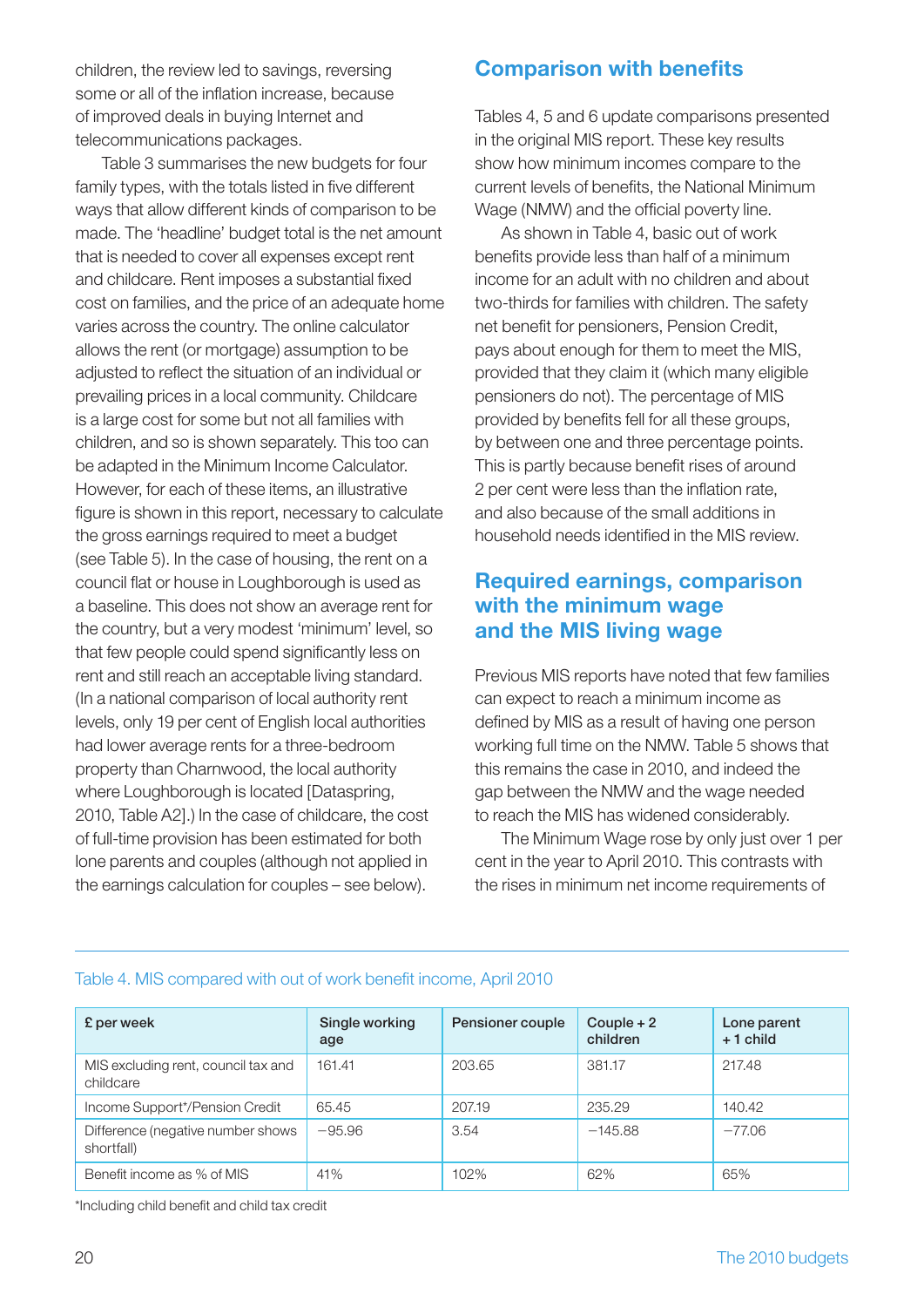between 2.5 and 6.5 per cent to reach MIS. This gap has been exacerbated by the government's freezing of two key allowances: the income above which workers pay tax and the income above which families with children start having tax credits withdrawn. This means that for each extra pound earned in 2010 compared to 2009, a family with children receiving tax credits will have only 30p more in net income. This helps explain why, for example, a couple with two children with both parents working full time now needs £7.60 an hour, 6 per cent more than last year when it was £7.14.

 Some of this rise in the living wage requirement could be reversed from 2011 onwards as the present government delivers its promise of an increased tax allowance. If inflation were again to be around 3 per cent in 2011, we can estimate that the £1000 rise in the tax allowance announced for April 2011 would make the living wage 27p

lower than if tax allowances had only risen with inflation. However, for families with children, part of this gain will be lost by changes in the tax credit system. Despite a rise in child tax credits, a steeper 'tapering' of tax credits as income rises will produce a net loss for a family with two children, resulting in a rise of 15p in the living wage requirement. As costs rise with inflation, the freezing of child benefit could add another 4p. And if tax credit disregards are not raised with inflation, this could add another 6p. The total of 25p in rises in the living wage would roughly cancel out the 27p reduction associated with the raising of the tax allowance.

 In order to inform debates about the living wage, the Minimum Income Standard programme has developed a basis for estimating a living wage requirement based on MIS budgets. With the help of tax credits, a large proportion of families with and without children have a living wage requirement in a relatively narrow range. The household type at the

#### Table 5. Gross earnings required to meet MIS (£ per week), April 2010

|                                                   | Single working<br>age | One-earner<br>$couple + 2$<br>children | Two-earner<br>$couple + 2$<br>children | Lone parent<br>$+1$ child |
|---------------------------------------------------|-----------------------|----------------------------------------|----------------------------------------|---------------------------|
| MIS (including rent and council tax)              | 227.97                | 474.01                                 | 673.08                                 | 443.54                    |
| Gross earnings required                           | 276.85                | 560.52                                 | 570.11                                 | 238.84                    |
| Hourly wage rate                                  | 7.38                  | 14.95                                  | 7.60                                   | 6.37                      |
| Amount above the National<br>Minimum Wage, hourly | .58                   | 9.15                                   | 1.80                                   | 0.57                      |

Note: assumes each earner works 37.5 hours a week. Childcare costs included for two-earner couple and lone parent. The Minimum Wage is £5.80 an hour in April 2010. (It will rise to £5.93 in October 2010.)

#### Table 6. MIS compared to median income (£ per week), 2008/9

|                                                               | Single working<br>age | Pensioner couple | Couple $+2$<br>children | Lone parent<br>$+1$ child |
|---------------------------------------------------------------|-----------------------|------------------|-------------------------|---------------------------|
|                                                               |                       |                  |                         |                           |
| a) Before housing costs:<br>median income 2008/9              | 272.69                | 407              | 569.80                  | 354.09                    |
| MIS excluding childcare and<br>council tax                    | 201.54                | 253.45           | 428                     | 264.48                    |
| MIS as % of median                                            | 74%                   | 62%              | 75%                     | 75%                       |
| b) After housing costs:<br>median income 2008/9               | 198.94                | 343              | 480.20                  | 267.54                    |
| MIS excluding childcare, council<br>tax, water rates and rent | 143.64                | 182.37           | 351.91                  | 191.90                    |
| MIS as % of median                                            | 72%                   | 53%              | 73%                     | 72%                       |

Note: MIS figures are an average of April 2008 and April 2009.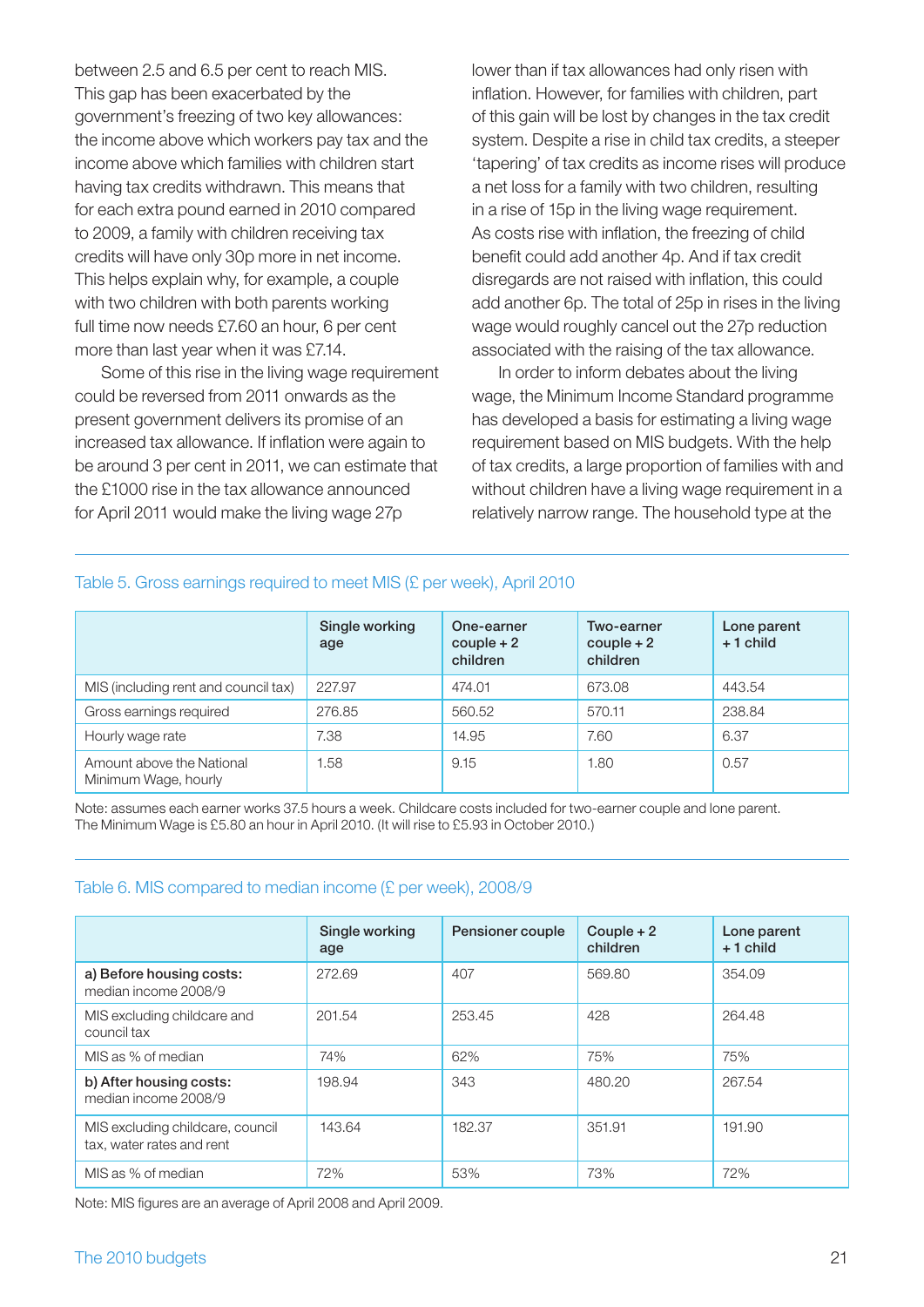top of this range is the two-earner couple with two children, where both parents work full time, and this family's requirement has been selected to represent the living wage. Thus, the MIS living wage for April 2010 is £7.60 an hour, which is at least enough for a single person (who requires £7.38), a couple without children (£5.10), with one child (£5.55) or with two children (£7.60) and a lone parent with one child (£6.37) . A fuller explanation of the basis for this, and a calculator to make adjustments in different parts of the country according to rent and [council tax levels, can be found at http://www.](http://www.minimumincomestandard.org/livingwage.htm) minimumincomestandard.org/livingwage.htm.

The required earnings figures in Table 5 also produce the 'headline' annual earnings required in order to meet a minimum income standard. These are now £14,436 for a single person and £29,227 for a one-earner couple with two children.

# **Comparison with the poverty line**

Finally, in order to compare MIS to the poverty line, Table 6 looks at the percentage of median income represented by an MIS budget. Previously, this has been based on an estimate of median income for the current year, derived from the latest income surveys, covering earlier years. However, such estimation is subject to considerable errors, especially in today's unstable economic circumstances. A more meaningful comparison is now possible, comparing the income and poverty figures published this year, which cover the period from April 2008 to March 2009 (Department for Work Pensions, 2010), with an average of the MIS figures for 2008 and 2009. These results are shown in Table 6.

These revised results confirm that most budgets are significantly above the 60 per cent median threshold that is taken as the official poverty line. (Our original estimate of these figures turned out to be very close to this more reliable calculation.) The one exception among all the family types in MIS is pensioner couples, whose minimum requirement after housing costs is slightly below the poverty line. However, even in this group, many will effectively require more than the 60 per cent median, because most pensioners live in houses rather than flats as assumed for the minimum, and this imposes extra costs such as heating.

 In 2010, it is likely that the percentages of median income required for MIS will be somewhat higher than those shown in Table 6. This is because the MIS level has risen significantly in a period when pay rises have been small or non-existent, and hence median incomes are not likely to have increased by much. This partly reflects the fact that the cost of a minimum income rose faster than general inflation over this period (see Chapter 2 above), but also indicates that someone on a minimum income will have to go without necessities as a result of any general cut in living standards unless their income rises in relation to the average income.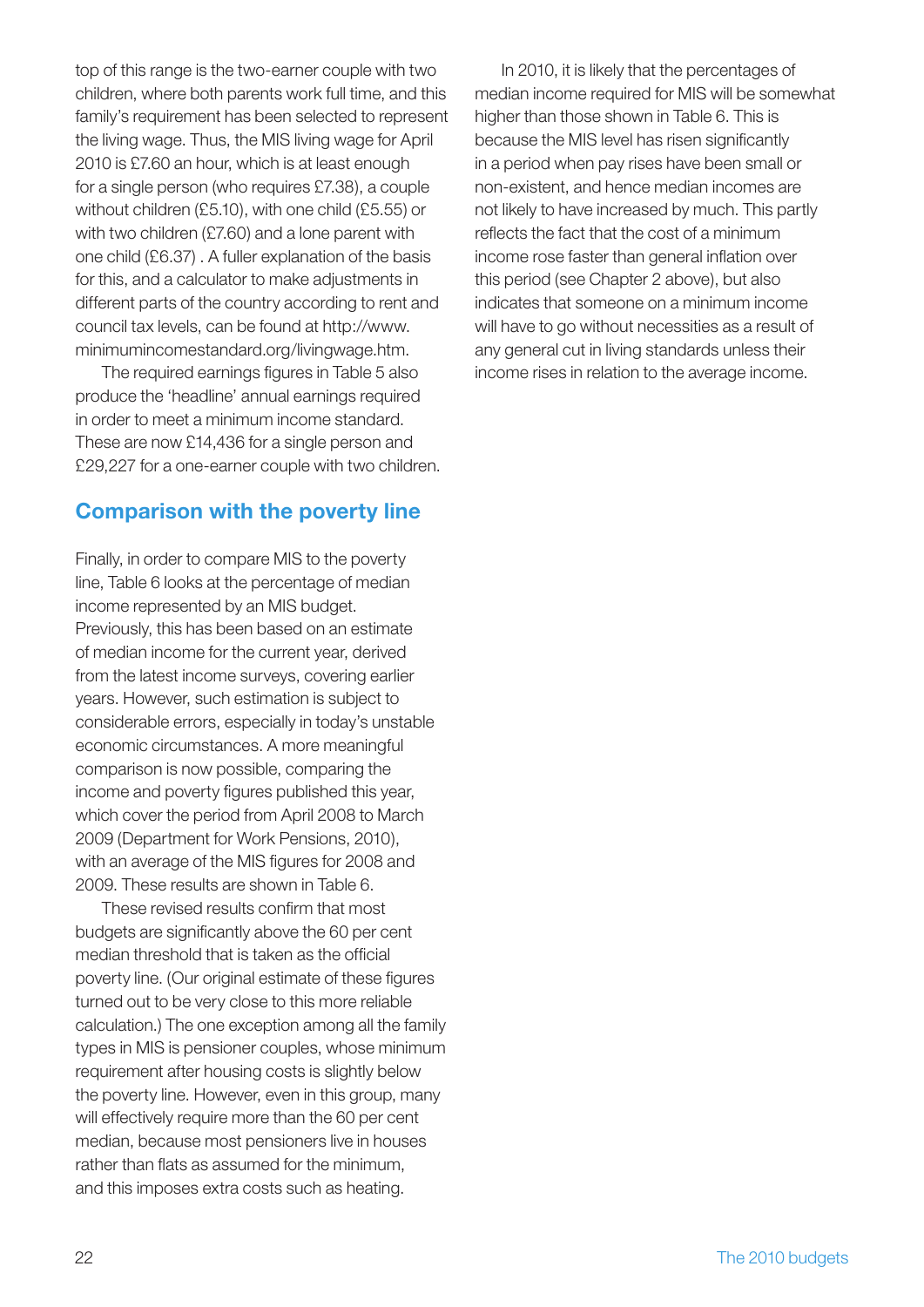The context of setting a minimum income standard for the UK has changed considerably in the short time since the first MIS research was published in 2008. People are no longer asking what is needed as a minimum to participate in an increasingly affluent society, but rather what areas of consumption remain essential in difficult economic times. Yet the evidence from the first review of the MIS budgets seems to indicate that the answers to the two questions are remarkably similar. The ways in which people define and identify necessities have not obviously been affected by the recession.

This finding suggests that although many people are bound to experience enforced reductions in their standards of living as a result of the economic downturn, there is not so far an 'austerity effect' causing the threshold of acceptable living standards to be lowered. Nevertheless, there are signs from the research that people are thinking more carefully about consumption. Some people are asking themselves whether certain things that they may previously have taken for granted, like a foreign holiday, are really things that they could do without. But a foreign holiday was not seen as essential in the original MIS research, in which participants were already thoughtfully distinguishing 'wants' from 'needs'. The fact that today's groups are drawing this line at a similar point (e.g. you do need a holiday but it doesn't have to be abroad) suggests that MIS was slightly ahead of its time in focusing people's minds on what is really essential. The difference today is that more people are being forced to make these distinctions in their everyday lives rather than just in a research exercise.

 At the same time, other changes are taking place that could make things harder for some people on low incomes to afford a minimum standard of living. In several ways, this year's research is suggesting that people on low incomes are especially harshly affected by current economic trends and by the government's response to them.

First, an important finding of MIS has been that the cost of a 'minimum' basket of goods and services has been going up faster than general inflation. This means that even where people on low incomes have had their incomes uprated by price indices, their living standards may have fallen. This report has shown a clear trend in that direction over the past decade that could have made someone over 10 per cent worse off even though official statistics show no change in their 'real' income.

 Second, the review revealed an example of where a new need, caused by changing technology, can impose significant extra expenses on someone on a minimum income. The cost of owning a computer and getting the Internet, included in the MIS budgets for the first time in 2010, may not seem great to most people. Yet for a single person living at the minimum, it causes a 2 per cent rise in required net income, and a 3 per cent rise in required earnings. At a time when pay rises are often not even keeping up with inflation, this makes it harder for such a person to live at a minimum acceptable level.

 Third, what may seem like small changes in the tax and benefits system can have a big impact on people at a minimum standard of living. In April 2010, the government did not uprate income tax or tax credit thresholds. For low-income families with children in particular, this substantially increased the wage level needed to meet the growing cost of an MIS budget. With wage levels stagnating, the disposable income of low earners in relation to the minimum required was thus reduced. The incomes of people eligible for tax credits are in this way highly dependent on Budget decisions taken by the Treasury. The new government's policy of raising tax allowances will help some lower earners towards reaching the minimum income standard. However, steeper withdrawal rates of tax credits and a freezing of Child Benefit will partly offset this gain, which could potentially be wiped out completely for some families if income thresholds for tax credits also remain frozen. Unless these also rise at least with inflation,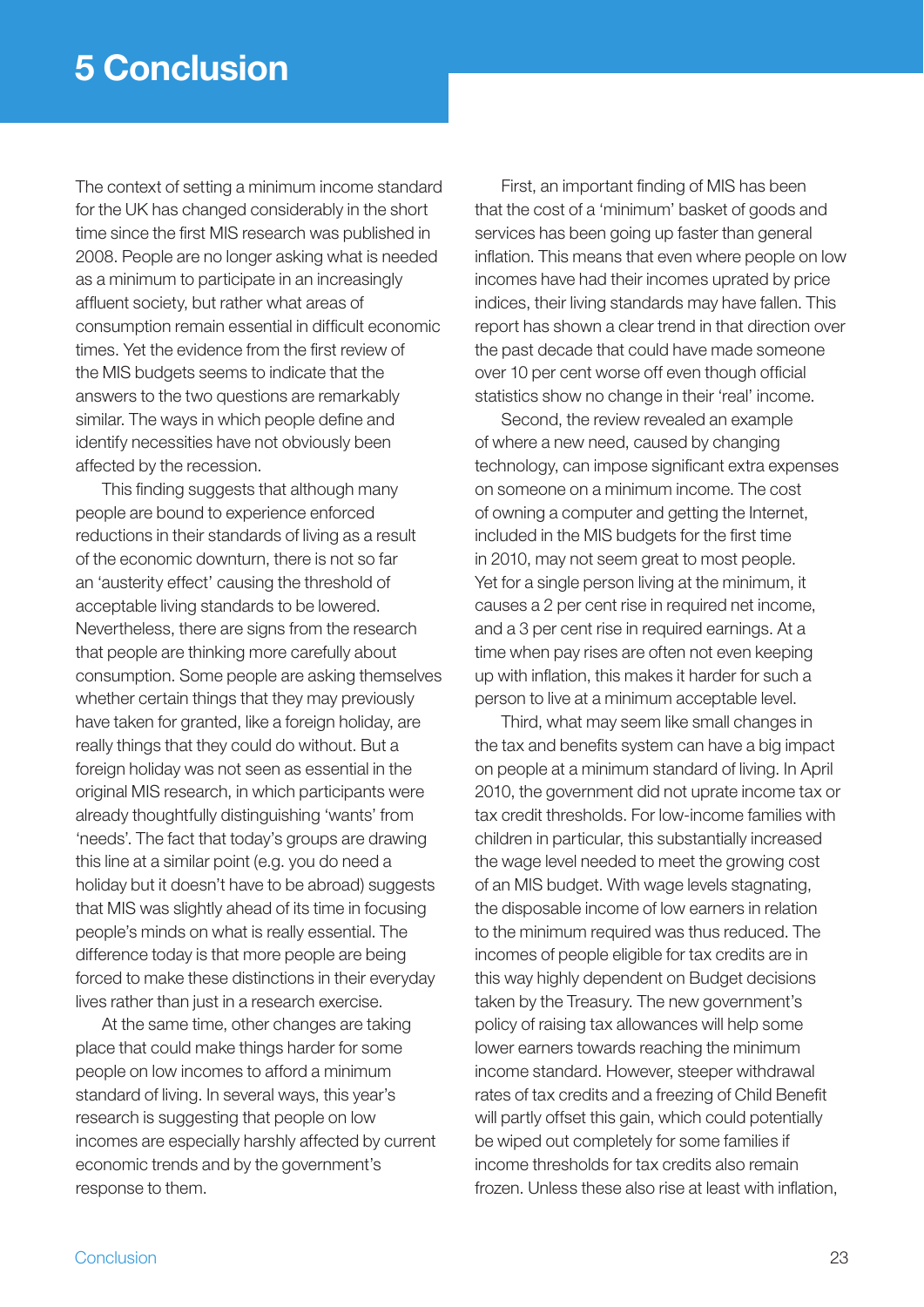low earning families could find that what is given with one hand is taken away with the other.

 On entering Downing Street, the new Prime Minister said he wanted '… to make sure that my government always looks after the elderly, the frail, the poorest in our country.' People on low incomes remain highly vulnerable to the effects of today's difficult economic situation. The risk is that a growing number will find themselves below a minimum acceptable standard as defined by ordinary people. Without action to combat these effects, more people than ever could be excluded, for economic reasons, from feeling fully part of society.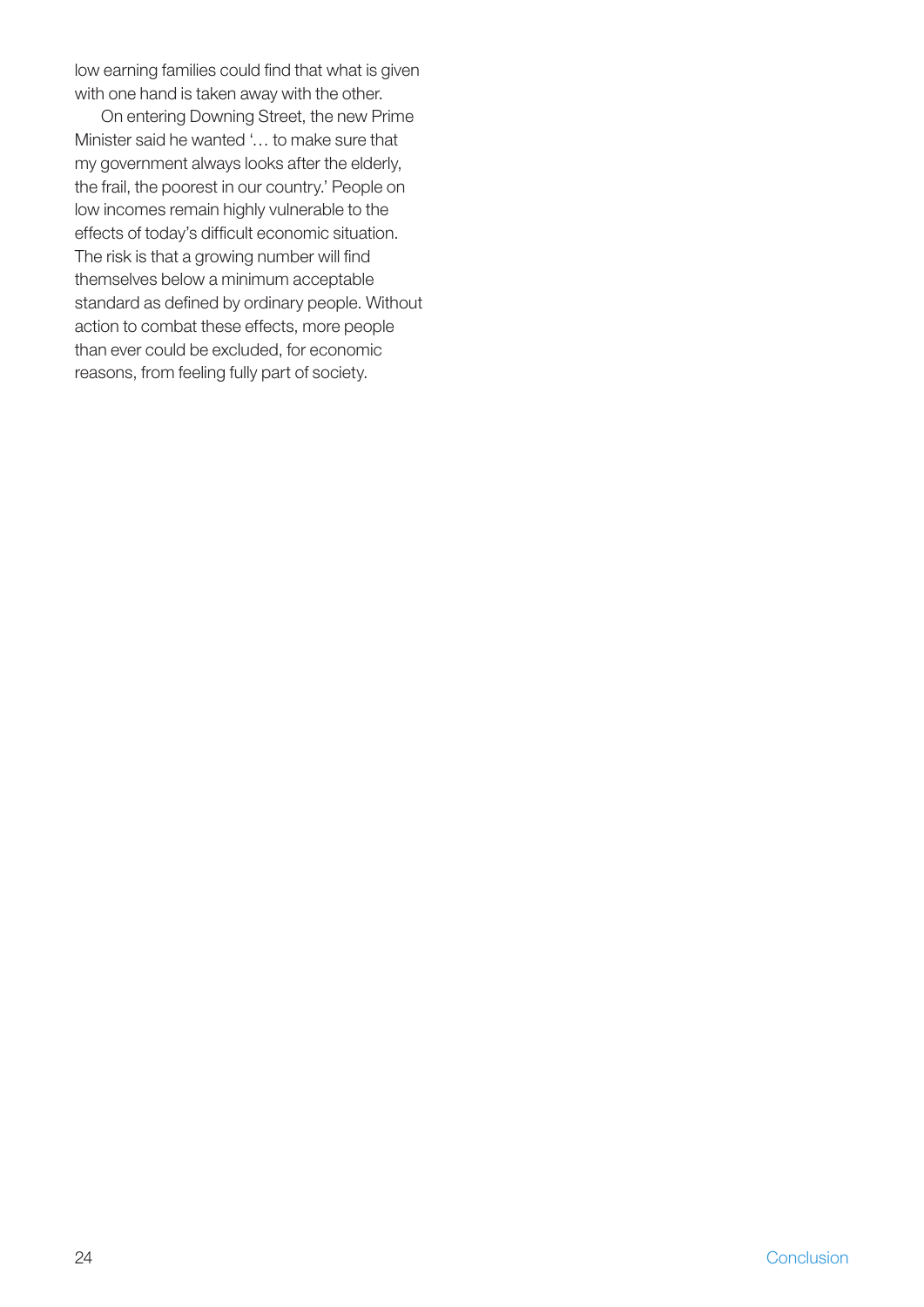# **References**

Bradshaw, J., Middleton, S., Davis, A., Oldfield, N., Smith, N., Cusworth, L. and Williams, J. (2008) *A Minimum Income Standard for Britain – What People Think*. York: Joseph Rowntree Foundation.

[Dataspring \(website\) 2010 http://www.dataspring.](http://www.dataspring.org.uk/outputs/detail.asp?OutputID=204) org.uk/outputs/detail.asp?OutputID=204, accessed 11 May 2010.

Department for Work and Pensions (2010) *Households Below Average Income, 1994/5–2008–9*. http://research.dwp.gov. [uk/asd/hbai.asp, accessed 20 May 2010.](http://research.dwp.gov.uk/asd/hbai.asp)

Hirsch, D., Davis, A. and Smith, N. (2009) *A Minimum Income Standard for Britain in 2009*. York: Joseph Rowntree Foundation.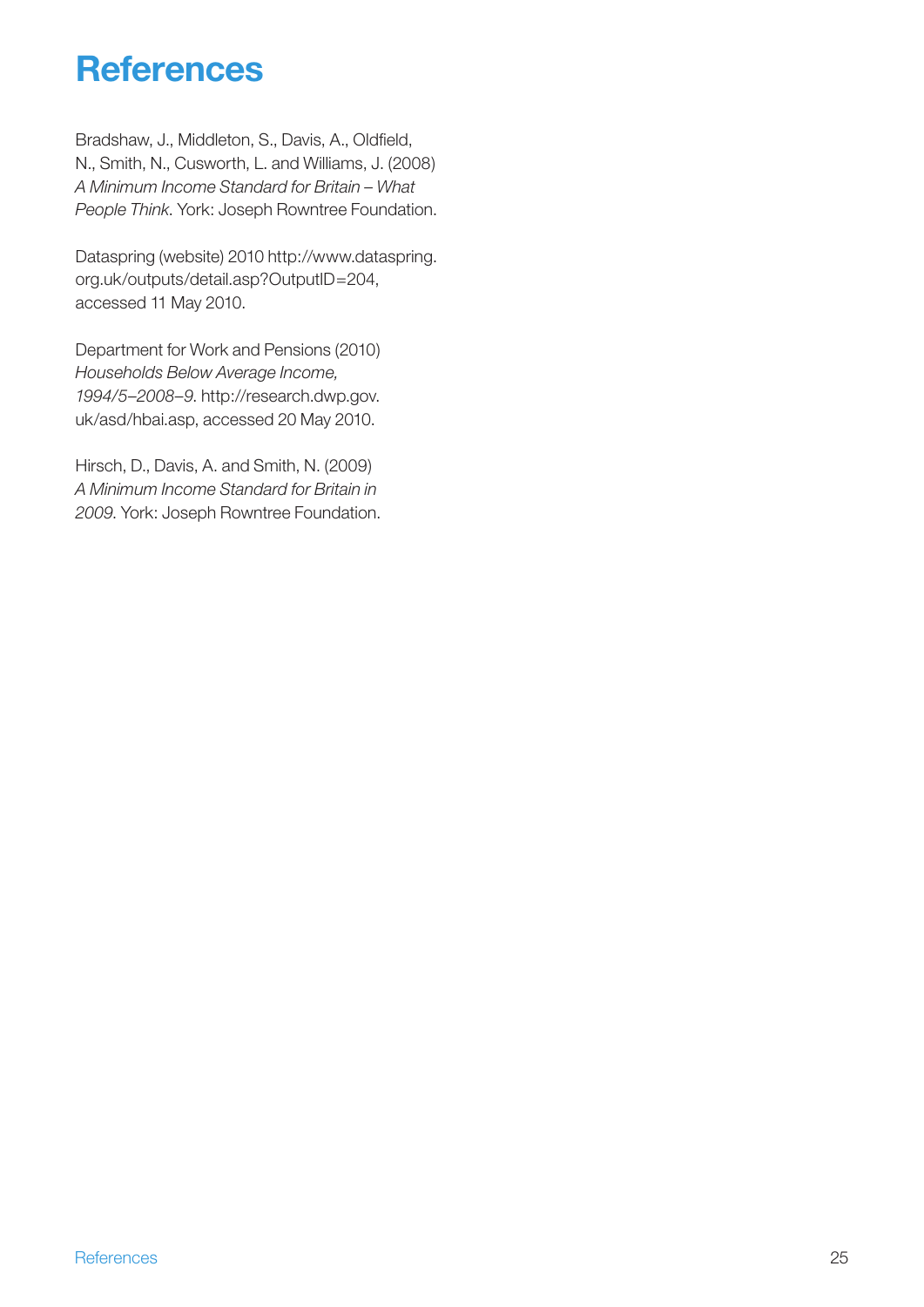The Joseph Rowntree Foundation has supported this project as part of its programme of research and innovative development projects, which it hopes will be of value to policymakers, practitioners and service users. The facts presented and views expressed in this report are, however, those of the authors and not necessarily those of the Foundation.

Joseph Rowntree Foundation The Homestead 40 Water End York YO30 6WP www.jrf.org.uk

This report, or any other JRF publication, can be downloaded free from the JRF website (www.jrf. org.uk/publications/).

A CIP catalogue record for this report is available from the British Library.

© Loughborough University 2010

First published 2010 by the Joseph Rowntree Foundation

All rights reserved. Reproduction of this report by photocopying or electronic means for non-commercial purposes is permitted. Otherwise, no part of this report may be reproduced, adapted, stored in a retrieval system or transmitted by any means, electronic, mechanical, photocopying, or otherwise without the prior written permission of the Joseph Rowntree Foundation.

ISBN: 978-185935-748-4

Designed by Draught **Associates** Project managed and typeset by Cambridge Publishing Management Ltd